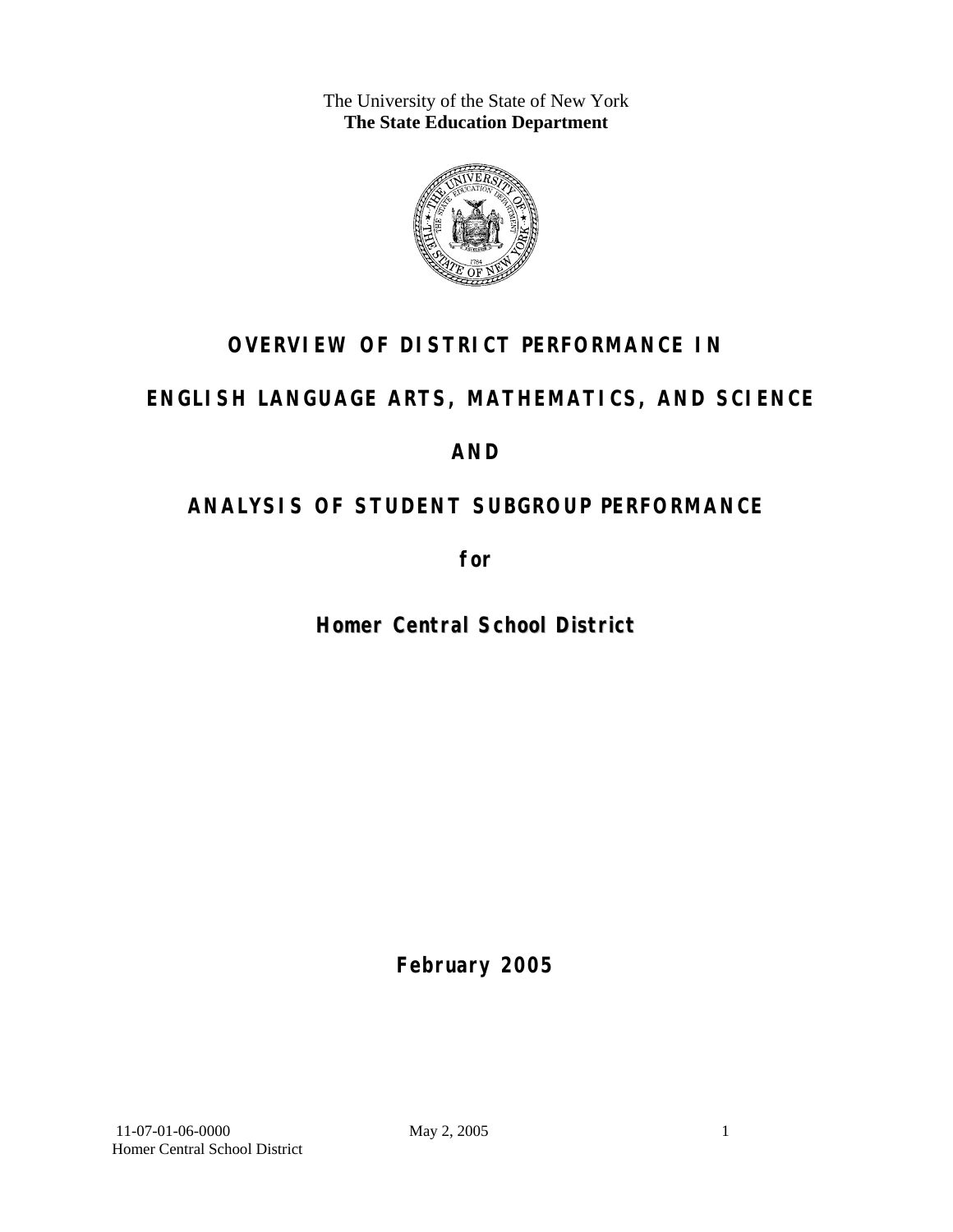#### **THE UNIVERSITY OF THE STATE OF NEW YORK**

#### **Regents of The University**

| Tonawanda             |
|-----------------------|
|                       |
| Staten Island         |
| New Rochelle          |
| Peru                  |
| <b>North Syracuse</b> |
| New York              |
| <b>Belle Harbor</b>   |
| <b>Buffalo</b>        |
| Hartsdale             |
| <b>Albany</b>         |
| <b>Bronx</b>          |
| <b>Binghamton</b>     |
| Rochester             |
| New York              |

## **President of The University and Commissioner of Education**

RICHARD P. MILLS

**Deputy Commissioner for Elementary, Middle, Secondary and Continuing Education**  JAMES A. KADAMUS

#### **Assistant Commissioner for Standards, Assessment and Reporting**  DAVID M. ABRAMS

**Coordinator, Information and Reporting Services** 

MARTHA P. MUSSER

The State Education Department does not discriminate on the basis of age, color, religion, creed, disability, marital status, veteran status, national origin, race, gender, genetic predisposition or carrier status, or sexual orientation in its educational programs, services and activities. Portions of this publication can be made available in a variety of formats, including braille, large print or audio tape, upon request. Inquiries concerning this policy of nondiscrimination should be directed to the Department's Office for Diversity, Ethics, and Access, Room 530, Education Building, Albany, NY 12234. **Requests for additional copies of this publication may be made by contacting the Publications Sales Desk, Room 309, Education Building, Albany, NY 12234.** 

Please address all correspondence about this report that is not related to data corrections to:

*School Report Card Coordinator Information and Reporting Services Team New York State Education Department Room 863 EBA 89 Washington Avenue Albany, NY 12234*  E-mail: *RPTCARD@mail.nysed.gov*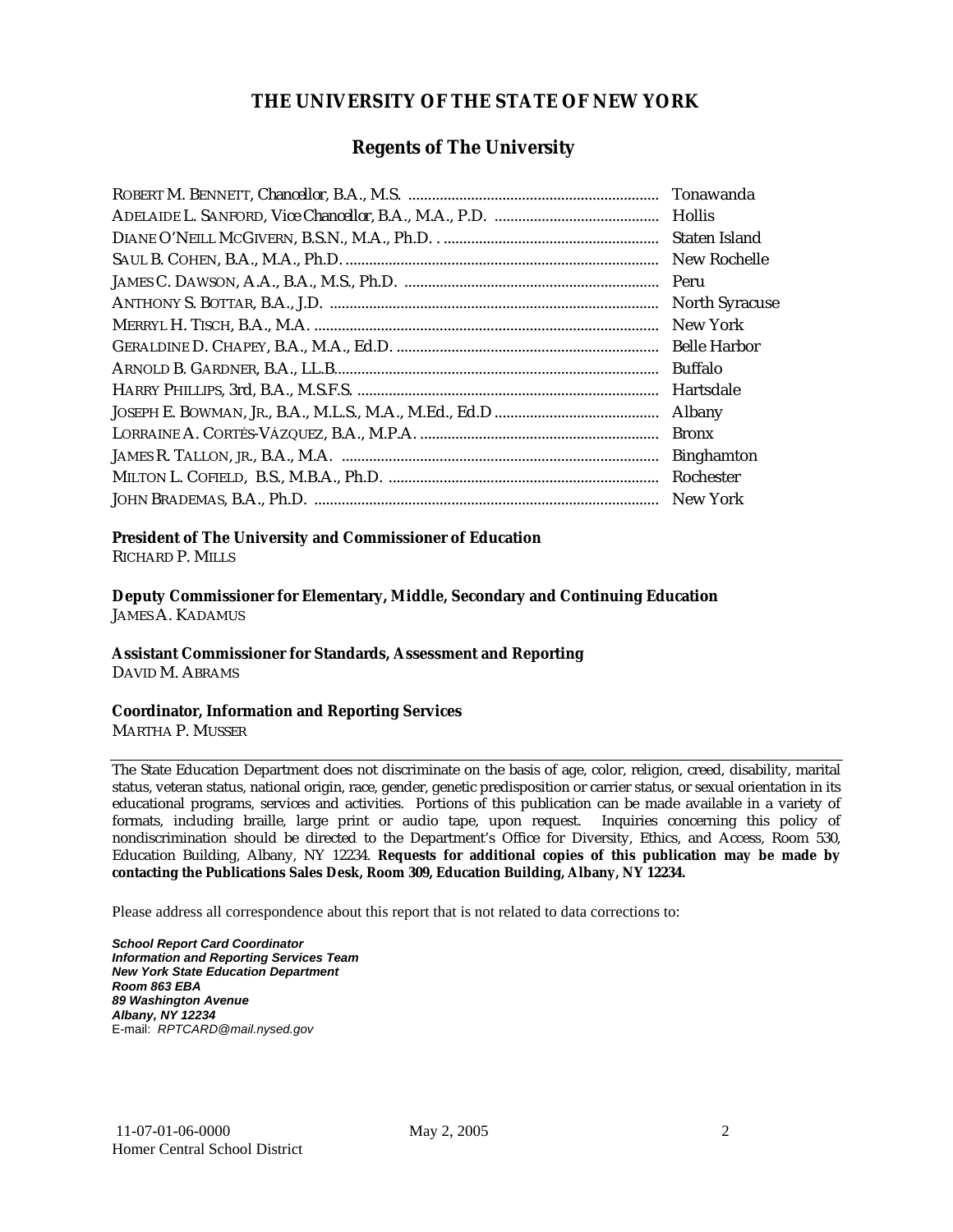The *New York State District Report Card* is an important part of the Board of Regents effort to raise learning standards for all students. It provides information to the public on student performance and other measures of district performance. Knowledge gained from the district report card on a district's strengths and weaknesses can be used to improve instruction and services to students.

The *New York State District Report Card* consists of three parts: the *Overview of District Performance in English Language Arts, Mathematics, and Science and Analysis of Student Subgroup Performance,* the *Comprehensive Information Report,* and the *Accountability Status Report.* The *Overview and Analysis* presents performance data on measures required by the federal No Child Left Behind Act: English, mathematics, science, and graduation rate. Performance data on other State assessments can be found in the *Comprehensive Information Report*. The *Accountability Status Report* provides information as to whether a district is making adequate progress toward enabling all students to achieve proficiency in English and mathematics.

State assessments are designed to help ensure that all students reach high learning standards. They show whether students are getting the foundation knowledge they need to succeed at the elementary, middle, and commencement levels and beyond. The State requires that students who are not making appropriate progress toward the standards receive academic intervention services.

In the *Overview*, performance on the elementary- and middle-level assessments in English language arts, mathematics, and science is reported in terms of mean scores and the percentage of students scoring at each of the four levels. These levels indicate performance on the standards from seriously deficient to advanced proficiency. Regents examination scores are reported in four score ranges. Scores of 65 to 100 are passing; scores of 55 to 64 earn credit toward a local diploma (with the approval of the local board of education). Though each elementary- and middle-level assessment is administered to students in a specific grade, secondary-level assessments are taken by students when they complete the coursework for the core curriculum. Therefore, the performance of students at the secondary level is measured for a student cohort rather than a group of students at a particular grade level. Students are grouped in cohorts according to the year in which they first entered grade 9.

The assessment data in the *Overview and Analysis* are for all tested students in the district, including general-education students and students with disabilities. In the *Overview*, each district's performance is compared with that of all public schools statewide. In the *Analysis*, performance is disaggregated by race/ethnicity, disability status, gender, limited English proficient status, income level, and migrant status.

Explanations of terms referred to or symbols used in this part of the district report card may be found in the glossary on the last page. Further information on the district report card may be found in the guide, *Understanding Your School Report Card: February 2005*, available on the Information and Reporting Services Web site at www.emsc.nysed.gov/irts.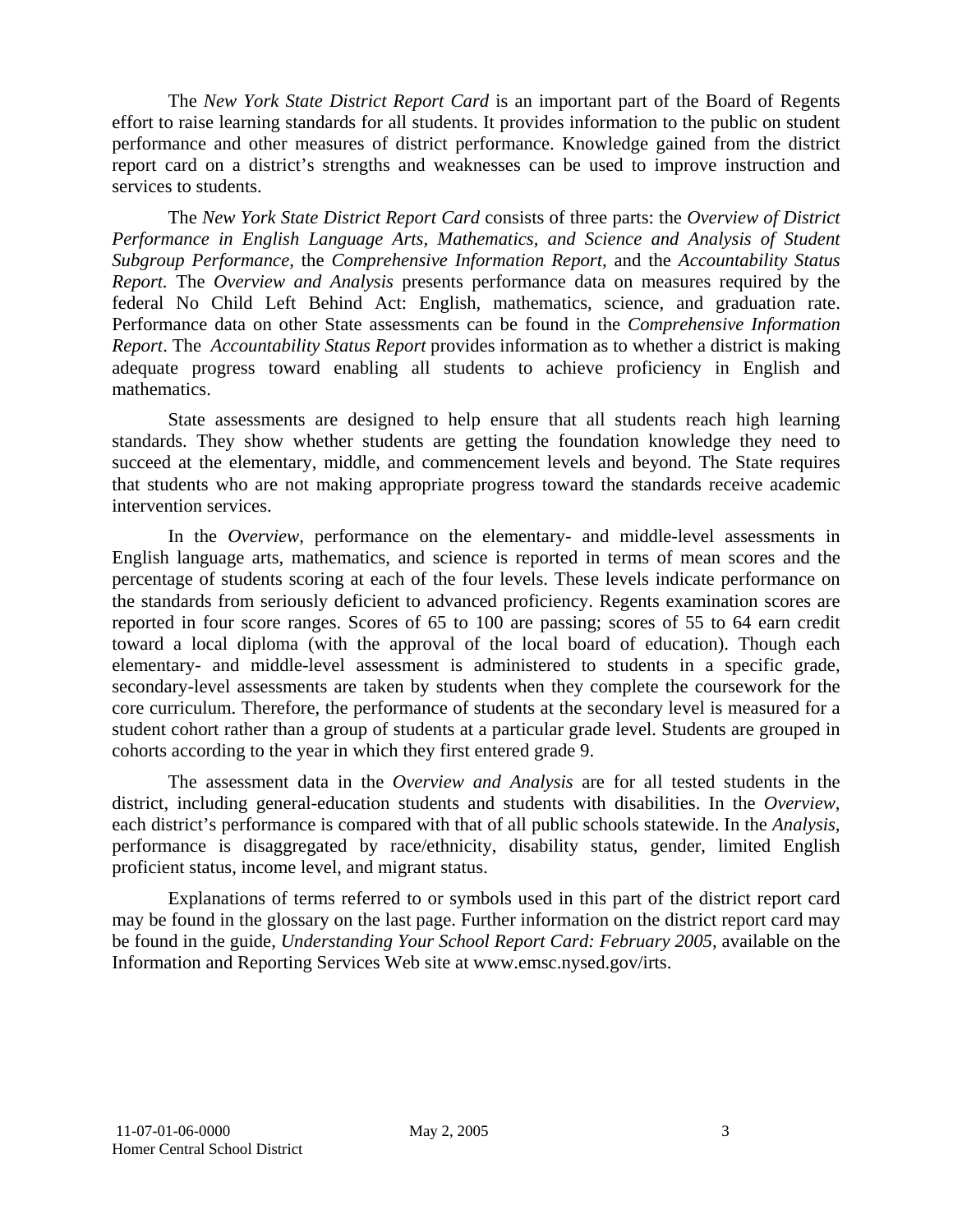# **Overview of District Performance in English Language Arts, Mathematics, and Science**

## **District Profile**

| Superintendent:<br>Douglas Larison |             | Phone: | (607)749-7241             |
|------------------------------------|-------------|--------|---------------------------|
| <sup>1</sup> Organization          | Grade Range |        | <b>Student Enrollment</b> |
| 2003-04                            | <b>NA</b>   |        | 2367                      |

| 2002–03 District-wide Total Expenditure per Pupil      | \$9.728  |
|--------------------------------------------------------|----------|
| 2002-03 NYS Public Schools Total Expenditure per Pupil | \$13,085 |

#### **2003–04 Core Classes Taught by Highly Qualified Teachers\***

| by Highly<br>Qualified<br><b>Teachers</b> |
|-------------------------------------------|
| 96%                                       |
|                                           |

\*To meet the federal definition of "highly qualified," public school teachers of core academic subjects must have at least a bachelor's degree and be State certified for and demonstrate subject matter competency in the core academic subject(s) they teach.

#### **2003–04 Teachers with No Valid Teaching Certificate\***

| <b>Total Number of</b><br><b>Teachers</b> | <b>Percent with No</b><br><b>Valid Teaching</b><br><b>Certificate</b> |
|-------------------------------------------|-----------------------------------------------------------------------|
| 196                                       | 2%                                                                    |

\*Includes teachers with a modified temporary license.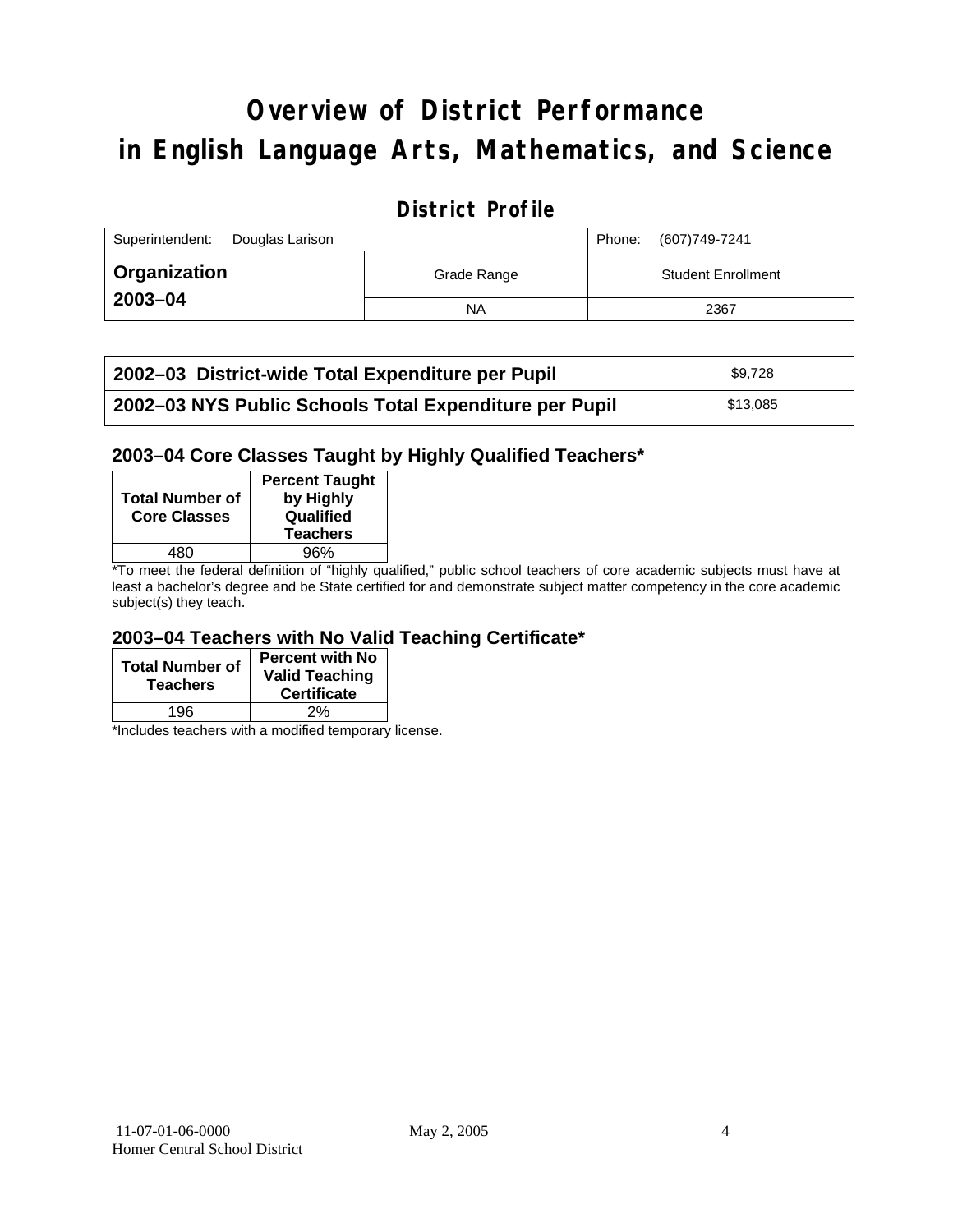English Language Arts



|                                        | <b>Counts of Students</b> |                    |                    |                    |                     |                   |
|----------------------------------------|---------------------------|--------------------|--------------------|--------------------|---------------------|-------------------|
| Performance at<br><b>This District</b> | Level 1<br>455-602        | Level 2<br>603-644 | Level 3<br>645-691 | Level 4<br>692-800 | <b>Total Tested</b> | <b>Mean Score</b> |
| <b>Jan-Feb 2002</b>                    |                           | 68                 | 80                 | 22                 | 174                 | 654               |
| Feb 2003                               | 15                        | 57                 | 76                 | 24                 | 172                 | 650               |
| <b>Feb 2004</b>                        | 12                        | 65                 | 79                 | 17                 | 173                 | 647               |

|         | Elementary-Level English Language Arts Levels — Listening, Reading, and Writing Standards                 |  |  |  |  |
|---------|-----------------------------------------------------------------------------------------------------------|--|--|--|--|
| Level 4 | These students exceed the standards and are moving toward high performance on the Regents examination.    |  |  |  |  |
| Level 3 | These students meet the standards and, with continued steady growth, should pass the Regents examination. |  |  |  |  |
| Level 2 | These students <b>need extra help</b> to meet the standards and pass the Regents examination.             |  |  |  |  |
| Level 1 | These students have serious academic deficiencies.                                                        |  |  |  |  |

**Performance of Limited English Proficient Students Taking the New York State English as a Second Language Achievement Test (NYSESLAT) as the Measure of English Language Arts Achievement**

| Grade 4 | Level 1 | Level 2 | Level 3 | Level 4 | <b>Total Tested</b> |
|---------|---------|---------|---------|---------|---------------------|
| 2004    |         |         |         |         |                     |

**Performance of Students with Severe Disabilities on the New York State Alternate Assessment (NYSAA) in English** 

| <b>Elementary Level</b> | AA-Level | AA-Level 2 | AA-Level 3 | AA-Level 4 | <b>Total Tested</b> |
|-------------------------|----------|------------|------------|------------|---------------------|
| $2003 - 04$             |          |            |            |            |                     |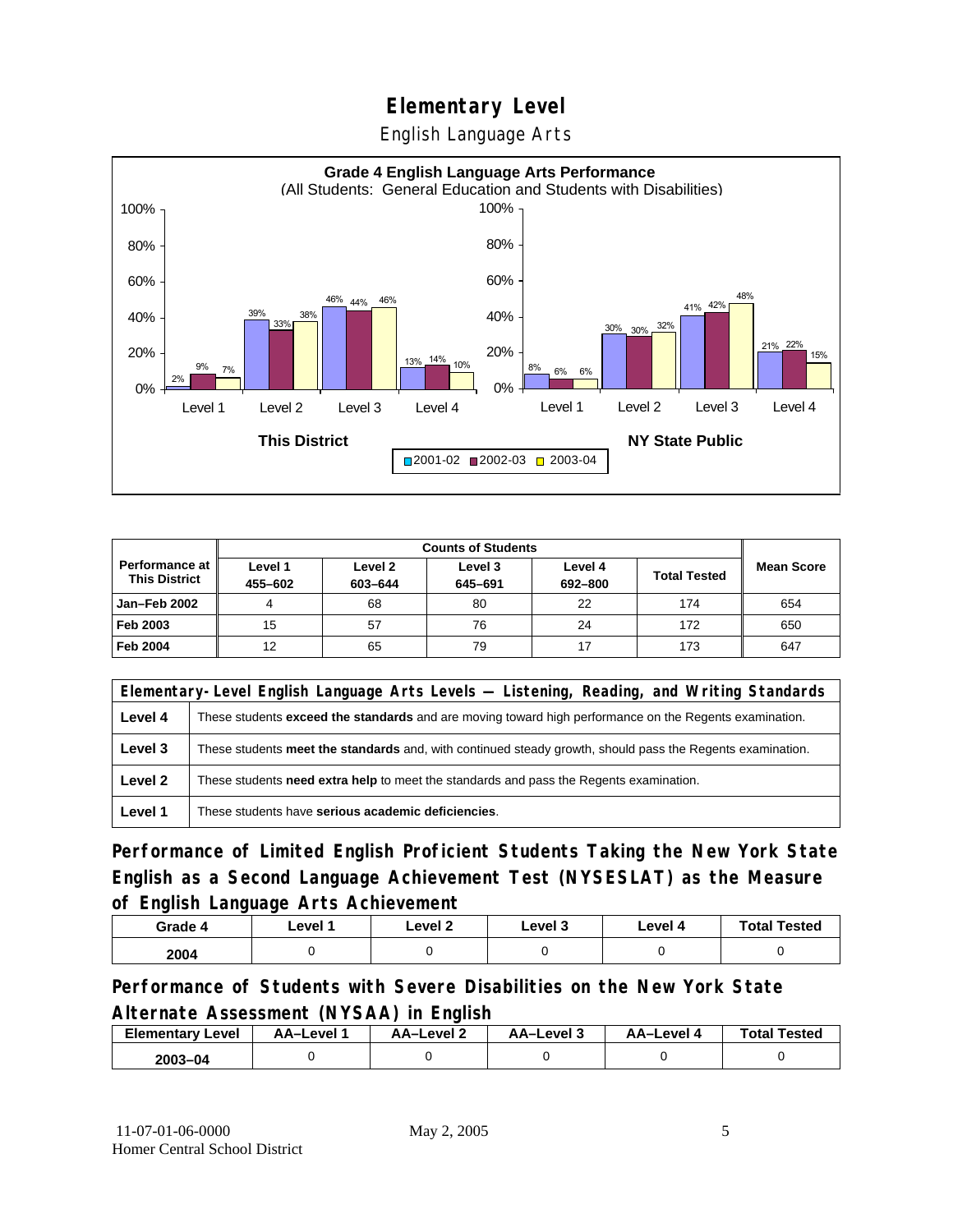#### Mathematics



| <b>Performance at</b><br><b>This District</b> | Level 1<br>448-601 | Level 2<br>602-636 | Level 3<br>637-677 | Level 4<br>678-810 | <b>Total Tested</b> | <b>Mean Score</b> |
|-----------------------------------------------|--------------------|--------------------|--------------------|--------------------|---------------------|-------------------|
| May 2002                                      |                    | 52                 | 85                 | 27                 | 172                 | 646               |
| May 2003                                      | 8                  | 33                 | 93                 | 39                 | 173                 | 655               |
| May 2004                                      |                    | 39                 | 101                | 32                 | 176                 | 653               |

| Elementary-Level Mathematics Levels - |                                                                                                           |  |  |  |  |
|---------------------------------------|-----------------------------------------------------------------------------------------------------------|--|--|--|--|
|                                       | Knowledge, Reasoning, and Problem-Solving Standards                                                       |  |  |  |  |
| Level 4                               | These students exceed the standards and are moving toward high performance on the Regents examination.    |  |  |  |  |
| Level 3                               | These students meet the standards and, with continued steady growth, should pass the Regents examination. |  |  |  |  |
| Level 2                               | These students need extra help to meet the standards and pass the Regents examination.                    |  |  |  |  |
| Level 1                               | These students have serious academic deficiencies.                                                        |  |  |  |  |

## **Performance of Students with Severe Disabilities on the New York State Alternate Assessment (NYSAA) in Mathematics**

| <b>Elementary Level</b> | AA-Level | <b>AA-Level 2</b> | AA-Level 3 | AA-Level 4 | <b>Total Tested</b> |
|-------------------------|----------|-------------------|------------|------------|---------------------|
| 2003-04                 |          |                   |            |            |                     |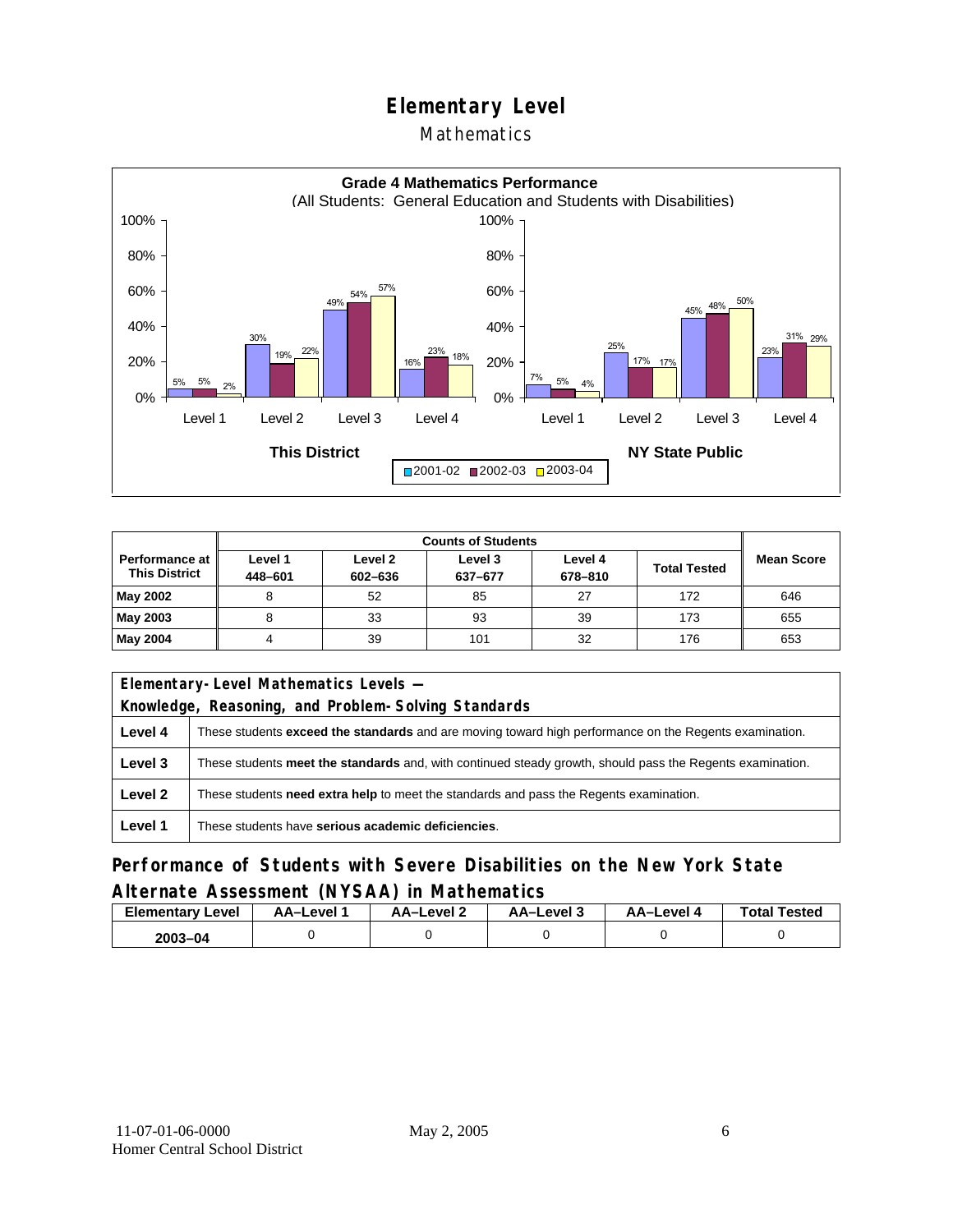Science\*



| Performance at I<br><b>This District</b> | Level 1<br>0-44 | Level 2<br>45-64 | Level 3<br>65-84 | Level 4<br>85-100 | <b>Total Tested</b> | <b>Mean Score</b> |
|------------------------------------------|-----------------|------------------|------------------|-------------------|---------------------|-------------------|
| <b>May 2004</b>                          |                 | 15               | 94               | 65                | 175                 | 79                |

|         | Elementary-Level Science Levels -                                                                             |  |  |  |  |
|---------|---------------------------------------------------------------------------------------------------------------|--|--|--|--|
|         | Knowledge, Reasoning, and Problem-Solving Standards                                                           |  |  |  |  |
| Level 4 | These students <b>exceed the standards</b> and are moving toward high performance on the Regents examination. |  |  |  |  |
| Level 3 | These students meet the standards and, with continued steady growth, should pass the Regents examination.     |  |  |  |  |
| Level 2 | These students need extra help to meet the standards and pass the Regents examination.                        |  |  |  |  |
| Level 1 | These students have serious academic deficiencies.                                                            |  |  |  |  |

#### **Performance of Students with Severe Disabilities on the New York State Alternate Assessment (NYSAA) in Science**

| Elementary<br>Level | AA-Level | AA-Level 2 | AA-Level 3 | AA-Level 4 | <b>Total Tested</b> |
|---------------------|----------|------------|------------|------------|---------------------|
| 2003-04             |          |            |            |            |                     |

\*Only one year of data is shown because a new assessment in elementary-level science was administered for the first time in 2003–04.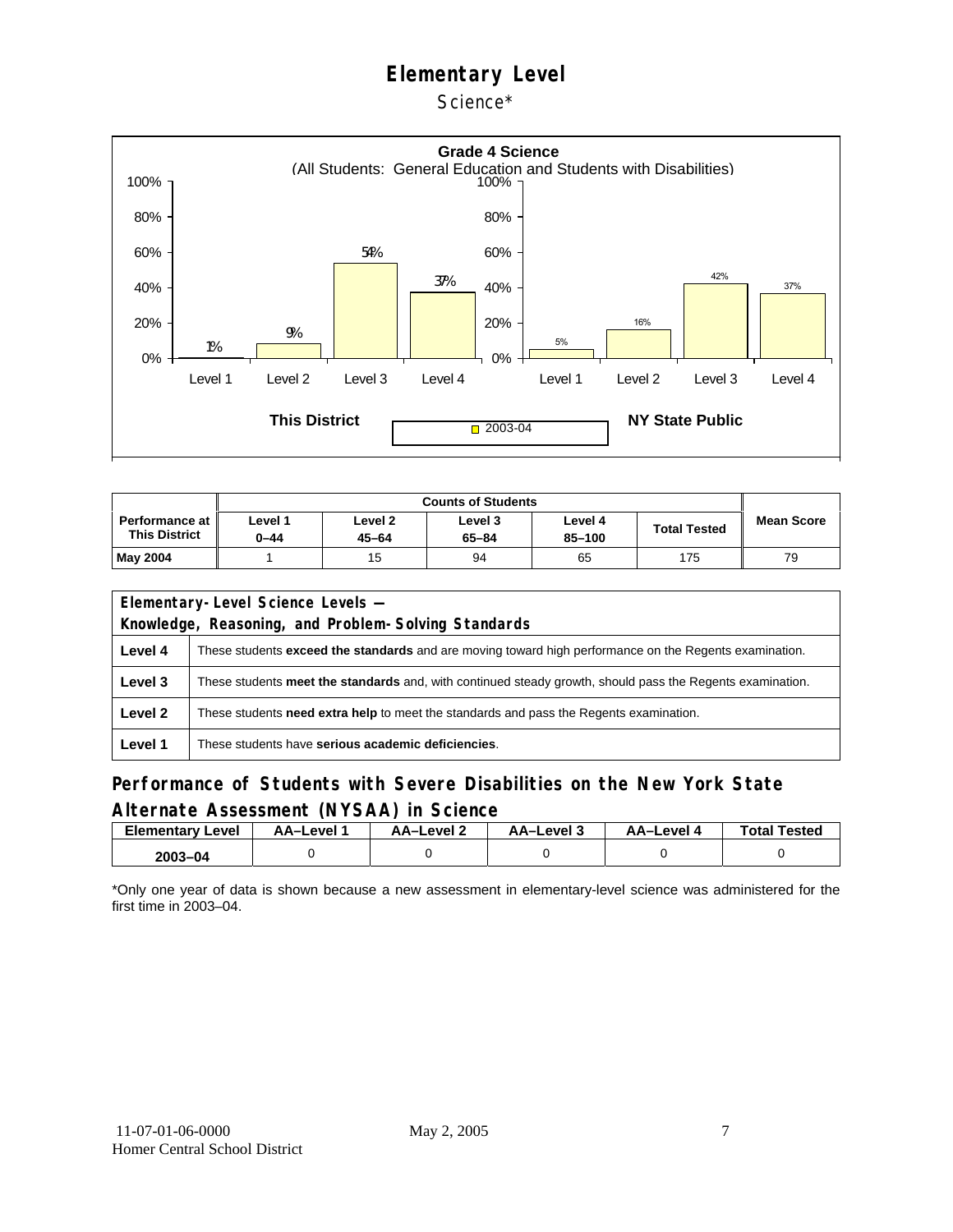### English Language Arts



|                                        |                    |                    | <b>Counts of Students</b> |                    |                     |                   |
|----------------------------------------|--------------------|--------------------|---------------------------|--------------------|---------------------|-------------------|
| Performance at<br><b>This District</b> | Level 1<br>527-659 | Level 2<br>660-698 | Level 3<br>699-737        | Level 4<br>738-830 | <b>Total Tested</b> | <b>Mean Score</b> |
| <b>March 2002</b>                      | 3                  | 113                | 80                        | 14                 | 210                 | 697               |
|                                        | Level 1<br>527-657 | Level 2<br>658-696 | Level 3<br>697-736        | Level 4<br>737-830 | <b>Total Tested</b> |                   |
| January 2003                           | 26                 | 92                 | 65                        | 15                 | 198                 | 692               |
| January 2004                           | 11                 | 88                 | 90                        | 18                 | 207                 | 700               |

|         | Middle-Level English Language Arts Levels — Listening, Reading, and Writing Standards                         |  |  |  |  |
|---------|---------------------------------------------------------------------------------------------------------------|--|--|--|--|
| Level 4 | These students <b>exceed the standards</b> and are moving toward high performance on the Regents examination. |  |  |  |  |
| Level 3 | These students meet the standards and, with continued steady growth, should pass the Regents examination.     |  |  |  |  |
| Level 2 | These students need extra help to meet the standards and pass the Regents examination.                        |  |  |  |  |
| Level 1 | These students have serious academic deficiencies.                                                            |  |  |  |  |

**Performance of Limited English Proficient Students Taking the New York State English as a Second Language Achievement Test (NYSESLAT) as the Measure of English Language Arts Achievement**

| Grade 8 | ∟evel ′ | Level 2 | Level 3 | ∟evel 4 | <b>Total Tested</b> |
|---------|---------|---------|---------|---------|---------------------|
| 2004    |         |         |         |         |                     |

**Performance of Students with Severe Disabilities on the New York State Alternate Assessment (NYSAA) in English** 

| <b>Middle Level</b> | AA-Level | AA-Level 2 | AA-Level 3 | AA-Level 4 | <b>Total Tested</b> |
|---------------------|----------|------------|------------|------------|---------------------|
| $2003 - 04$         |          |            |            |            |                     |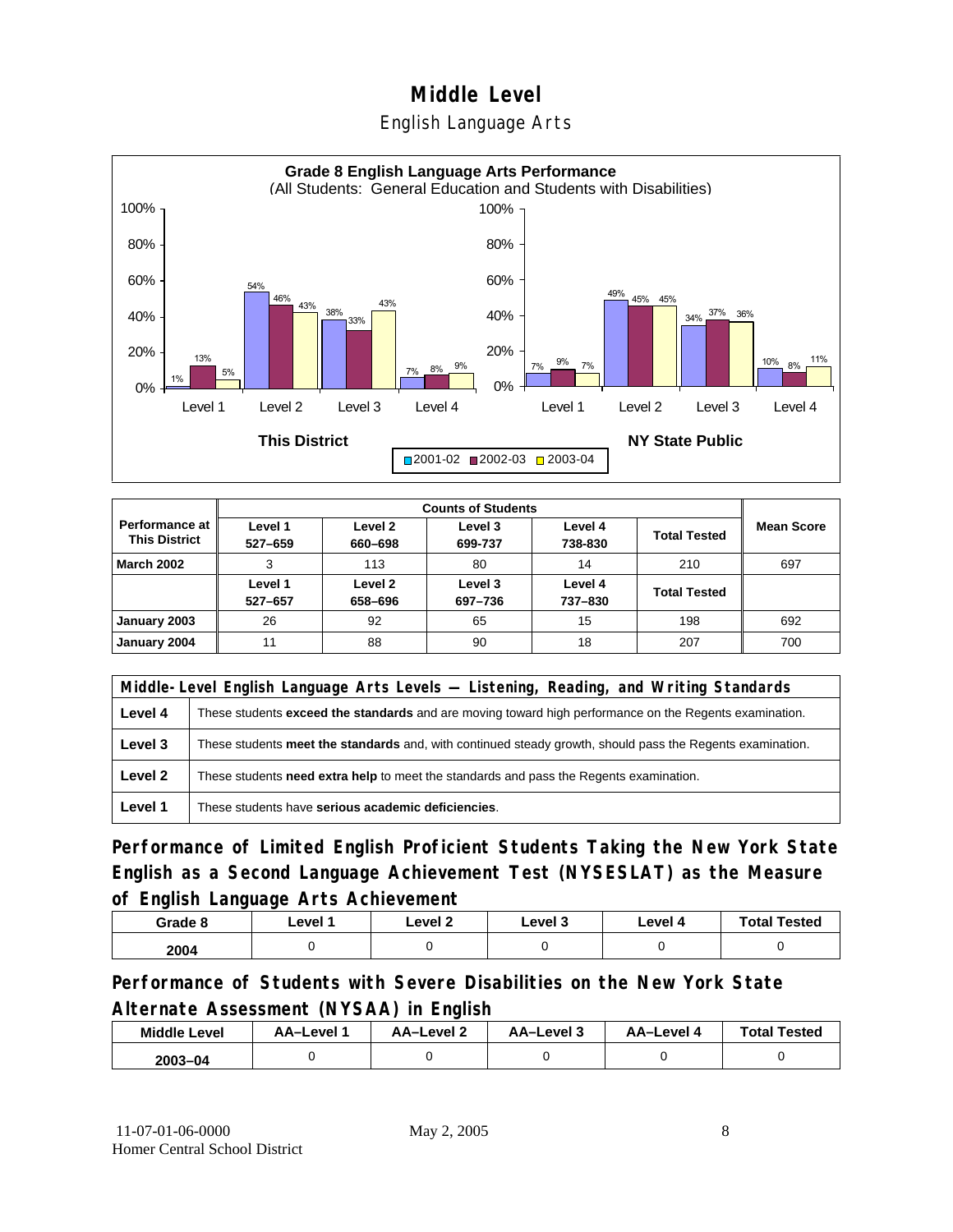#### Mathematics



|                                        |                    | <b>Counts of Students</b> |                    |                    |                     |                   |  |  |  |
|----------------------------------------|--------------------|---------------------------|--------------------|--------------------|---------------------|-------------------|--|--|--|
| Performance at<br><b>This District</b> | Level 1<br>517-680 | Level 2<br>681-715        | Level 3<br>716-759 | Level 4<br>760-882 | <b>Total Tested</b> | <b>Mean Score</b> |  |  |  |
| May 2002                               | 22                 | 79                        | 92                 | 18                 | 211                 | 716               |  |  |  |
| May 2003                               | 28                 | 77                        | 73                 | 20                 | 198                 | 710               |  |  |  |
| May 2004                               | 8                  | 59                        | 110                | 26                 | 203                 | 728               |  |  |  |

|         | Middle-Level Mathematics Levels — Knowledge, Reasoning, and Problem-Solving Standards                     |  |  |  |  |
|---------|-----------------------------------------------------------------------------------------------------------|--|--|--|--|
| Level 4 | These students exceed the standards and are moving toward high performance on the Regents examination.    |  |  |  |  |
| Level 3 | These students meet the standards and, with continued steady growth, should pass the Regents examination. |  |  |  |  |
| Level 2 | These students need extra help to meet the standards and pass the Regents examination.                    |  |  |  |  |
| Level 1 | These students have serious academic deficiencies.                                                        |  |  |  |  |

#### **Performance of Students with Severe Disabilities on the New York State Alternate Assessment (NYSAA) in Mathematics**

| <b>Middle</b><br>Level | AA-Level | <b>PVAL 2</b><br>ΔΔ-I | AA-Level 3 | AA–Level . | <b>Total Tested</b> |
|------------------------|----------|-----------------------|------------|------------|---------------------|
| 2003-04                |          |                       |            |            |                     |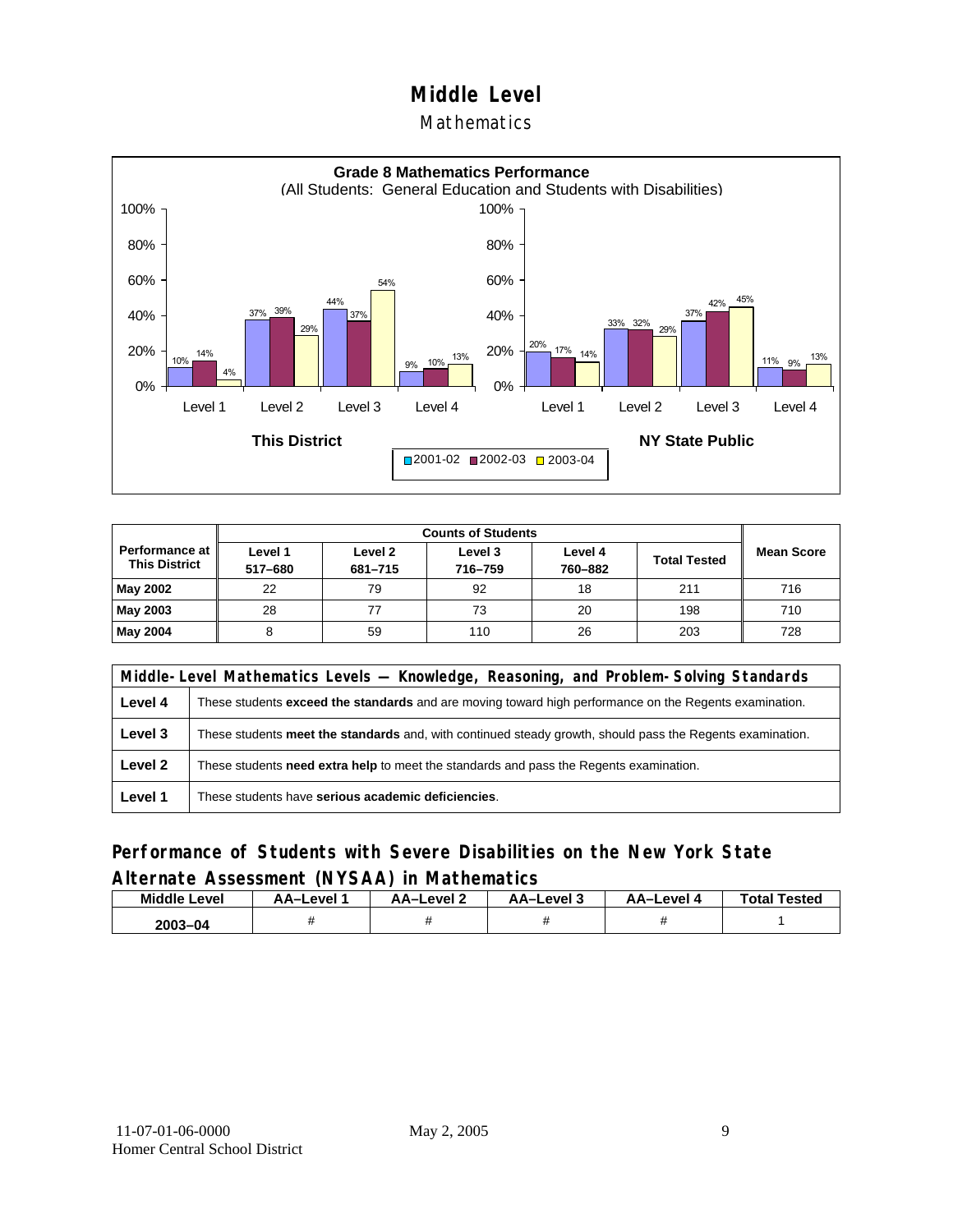#### **Science**



| <b>June 2002</b> | Middle-Level Science        | 14 | 74 | 117 | 205 | 83 |
|------------------|-----------------------------|----|----|-----|-----|----|
|                  | <b>Regents Science</b>      |    |    |     |     |    |
| January/         | Middle-Level Science        | 10 | 83 | 87  | 180 | 82 |
|                  | June 2003   Regents Science |    |    |     |     |    |
| January/         | Middle-Level Science        | 10 | 84 | 105 | 199 | 83 |
|                  | June 2004   Regents Science |    |    |     |     |    |

|         | Middle-Level Science Levels — Knowledge, Reasoning, and Problem-Solving Standards*                                                                                                                  |  |  |  |  |
|---------|-----------------------------------------------------------------------------------------------------------------------------------------------------------------------------------------------------|--|--|--|--|
| Level 4 | These students <b>exceed the standards</b> on the middle-level science test and are moving toward high performance<br>on the Regents examinations or score 85–100 on a Regents science examination. |  |  |  |  |
| Level 3 | These students meet the standards on the middle-level science test and, with continued steady growth, should<br>pass the Regents examinations or score 65-84 on a Regents science examination.      |  |  |  |  |
| Level 2 | These students need extra help to meet the standards for middle-level science and to pass the Regents<br>examinations or score 55-64 on a Regents science examination.                              |  |  |  |  |
| Level 1 | These students have serious academic deficiencies as evidenced in the middle-level science test or score 0–54<br>on a Regents science examination.                                                  |  |  |  |  |

\*Students may demonstrate proficiency in middle-level science by scoring at Level 3 or above on the middle-level science test or by scoring 65 or above on a Regents examination in science.

#### **Performance of Students with Severe Disabilities on the New York State Alternate Assessment (NYSAA) in Science**

| <b>Middle Level</b> | AA–Level | AA-Level 2 | AA-Level 3 | AA-Level 4 | <b>Total Tested</b> |  |
|---------------------|----------|------------|------------|------------|---------------------|--|
| $2003 - 04$         |          |            |            |            |                     |  |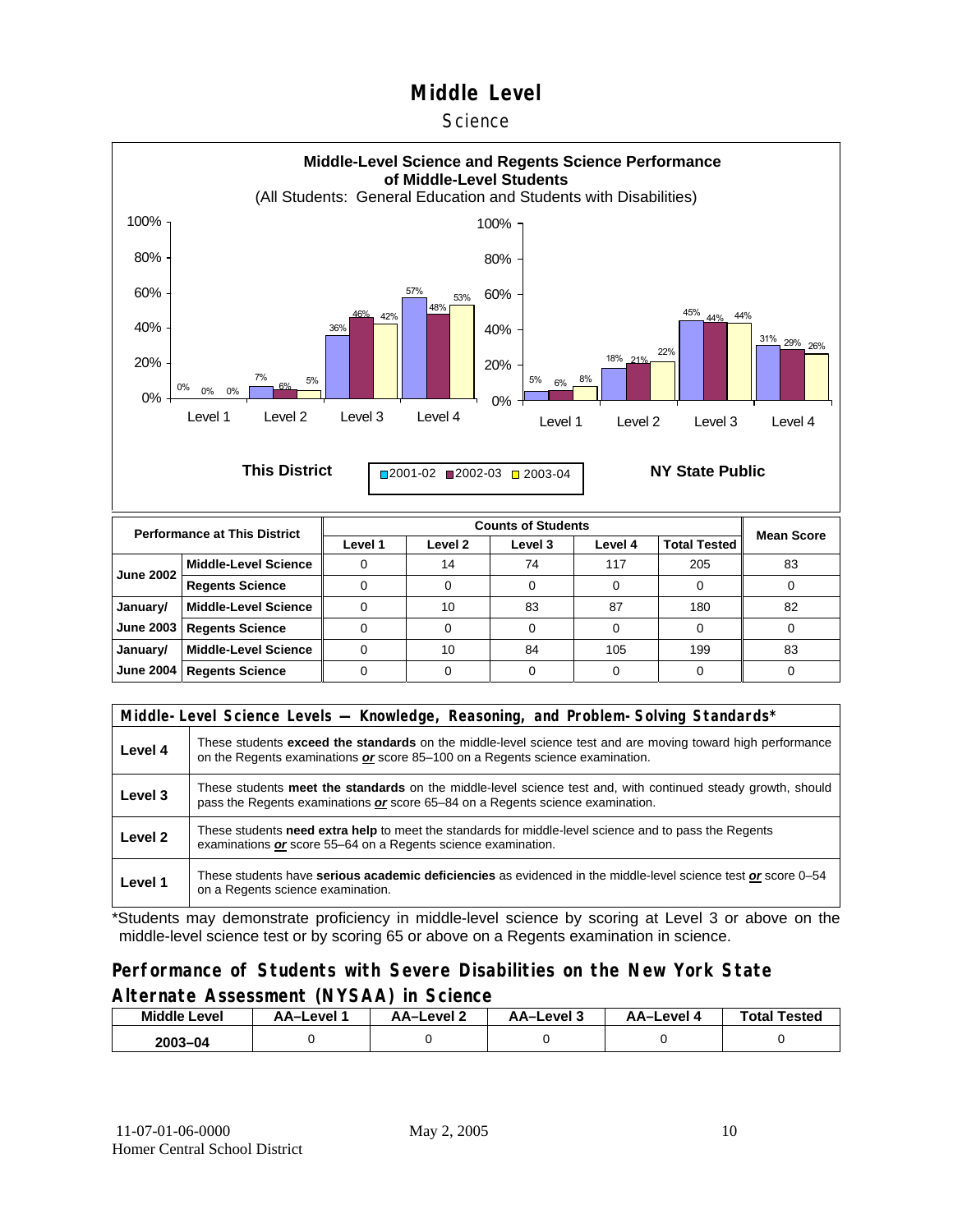## **High School English Achievement after Four Years of Instruction**

 The graphs and tables below present performance of the 1998, 1999, and 2000 cohort members, four years after entering grade 9, in meeting the graduation assessment requirement in English. In the graph, students passing approved alternatives to this examination are counted as scoring in the 65 to 84 range. RCT results are not included in the graph. The data in these tables and charts show the performance of the cohorts as of June 30<sup>th</sup> of the fourth year after first entering grade 9. Data for the 1999 and 2000 cohorts include all students in cohorts in the district's schools, students continuously enrolled in the district who transferred between schools within the district, and students placed outside the district but who are the reporting responsibility of the district. Data for the 1998 cohort include all students in the cohort in the district's schools.



| English Graduation Requirement Achievement after Four Years of High School* |                       |                      |                      |                      |                      |                           |  |  |  |  |
|-----------------------------------------------------------------------------|-----------------------|----------------------|----------------------|----------------------|----------------------|---------------------------|--|--|--|--|
|                                                                             | <b>Cohort Members</b> | <b>Highest Score</b> | <b>Highest Score</b> | <b>Highest Score</b> | <b>Highest Score</b> | Approved                  |  |  |  |  |
|                                                                             | <b>All Students</b>   | Between 0 and 54     | Between 55 and 64    | Between 65 and 84    | Between 85 and 100   | <b>Alternative Credit</b> |  |  |  |  |
| 1998 Cohort                                                                 | 185                   |                      |                      | 117                  | 40                   |                           |  |  |  |  |
| 1999 Cohort                                                                 | 213                   |                      |                      | 115                  | 80                   |                           |  |  |  |  |
| 2000 Cohort                                                                 | 186                   |                      |                      | 67                   | 88                   |                           |  |  |  |  |

\*Assessments used to determine counts in this table include the Regents examination in comprehensive English, the component retest in English, and approved alternatives.

| Performance of Students Who Took the Regents Competency<br>Tests in Reading and Writing to Meet the Graduation Requirement* |  |  |  |  |  |  |  |
|-----------------------------------------------------------------------------------------------------------------------------|--|--|--|--|--|--|--|
| <b>Failed RCT in Reading</b><br><b>Passed the RCTs</b><br>and/or Writing                                                    |  |  |  |  |  |  |  |
| 1998 Cohort                                                                                                                 |  |  |  |  |  |  |  |
| 1999 Cohort                                                                                                                 |  |  |  |  |  |  |  |
| 2000 Cohort                                                                                                                 |  |  |  |  |  |  |  |

\*Includes only students eligible for the safety net who did not score 55 or higher on the Regents examination or an approved alternative. Some students in the "Passed the RCTs" counts are also included in the 0–54 counts in the graph above.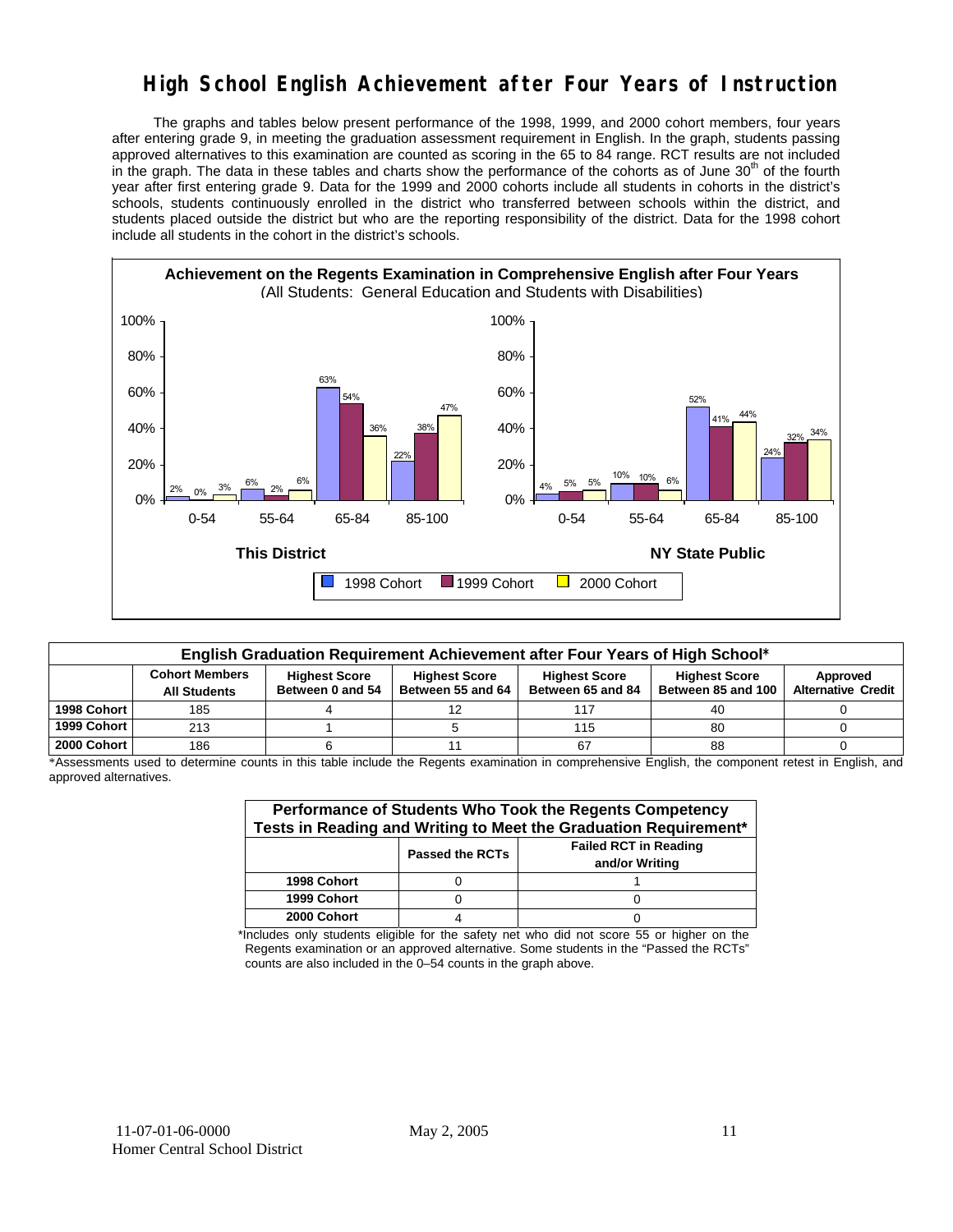## **High School Mathematics Achievement after Four Years of Instruction**

 The graphs and tables below present performance of the 1998, 1999, and 2000 cohort members, four years after entering grade 9, in meeting the graduation assessment requirement in mathematics. In the graph, students passing approved alternatives to these examinations are counted as scoring in the 65 to 84 range. RCT results are not included in the graph. The data in these tables and charts show the performance of the cohorts as of June 30<sup>th</sup> of the fourth year after first entering grade 9. Data for the 1999 and 2000 cohorts include all students in cohorts in the district's schools, students continuously enrolled in the district who transferred between schools within the district, and students placed outside the district but who are the reporting responsibility of the district. Data for the 1998 cohort include all students in the cohort in the district's schools.



| Mathematics Graduation Requirement Achievement after Four Years of High School* |                                                                                                            |    |                                                                   |    |                                            |                                       |  |  |  |  |
|---------------------------------------------------------------------------------|------------------------------------------------------------------------------------------------------------|----|-------------------------------------------------------------------|----|--------------------------------------------|---------------------------------------|--|--|--|--|
|                                                                                 | <b>Highest Score</b><br><b>Cohort Members</b><br><b>All Students</b><br>Between 0 and 54 Between 55 and 64 |    | <b>Highest Score</b><br><b>Highest Score</b><br>Between 65 and 84 |    | <b>Highest Score</b><br>Between 85 and 100 | Approved<br><b>Alternative Credit</b> |  |  |  |  |
| 1998 Cohort                                                                     | 185                                                                                                        |    |                                                                   | 57 |                                            |                                       |  |  |  |  |
| 1999 Cohort                                                                     | 213                                                                                                        | 13 |                                                                   | 76 | 100                                        |                                       |  |  |  |  |
| 2000 Cohort                                                                     | 186                                                                                                        | 15 |                                                                   | 65 |                                            |                                       |  |  |  |  |

\*Assessments used to determine counts in this table include a Regents examination in mathematics, the component retest in mathematics, and approved alternatives.

| Performance of Students Who Took the Regents Competency<br>Test in Mathematics to Meet the Graduation Requirement* |                       |                                          |  |  |  |  |  |
|--------------------------------------------------------------------------------------------------------------------|-----------------------|------------------------------------------|--|--|--|--|--|
|                                                                                                                    | <b>Passed the RCT</b> | <b>Failed at Least</b><br><b>One RCT</b> |  |  |  |  |  |
| 1998 Cohort                                                                                                        |                       |                                          |  |  |  |  |  |
| 1999 Cohort                                                                                                        |                       |                                          |  |  |  |  |  |
| 2000 Cohort                                                                                                        |                       |                                          |  |  |  |  |  |

\*Includes only students eligible for the safety net who did not score 55 or higher on the Regents examination or an approved alternative. Some students in the "Passed the RCTs" counts are also included in the 0–54 counts in the graph above.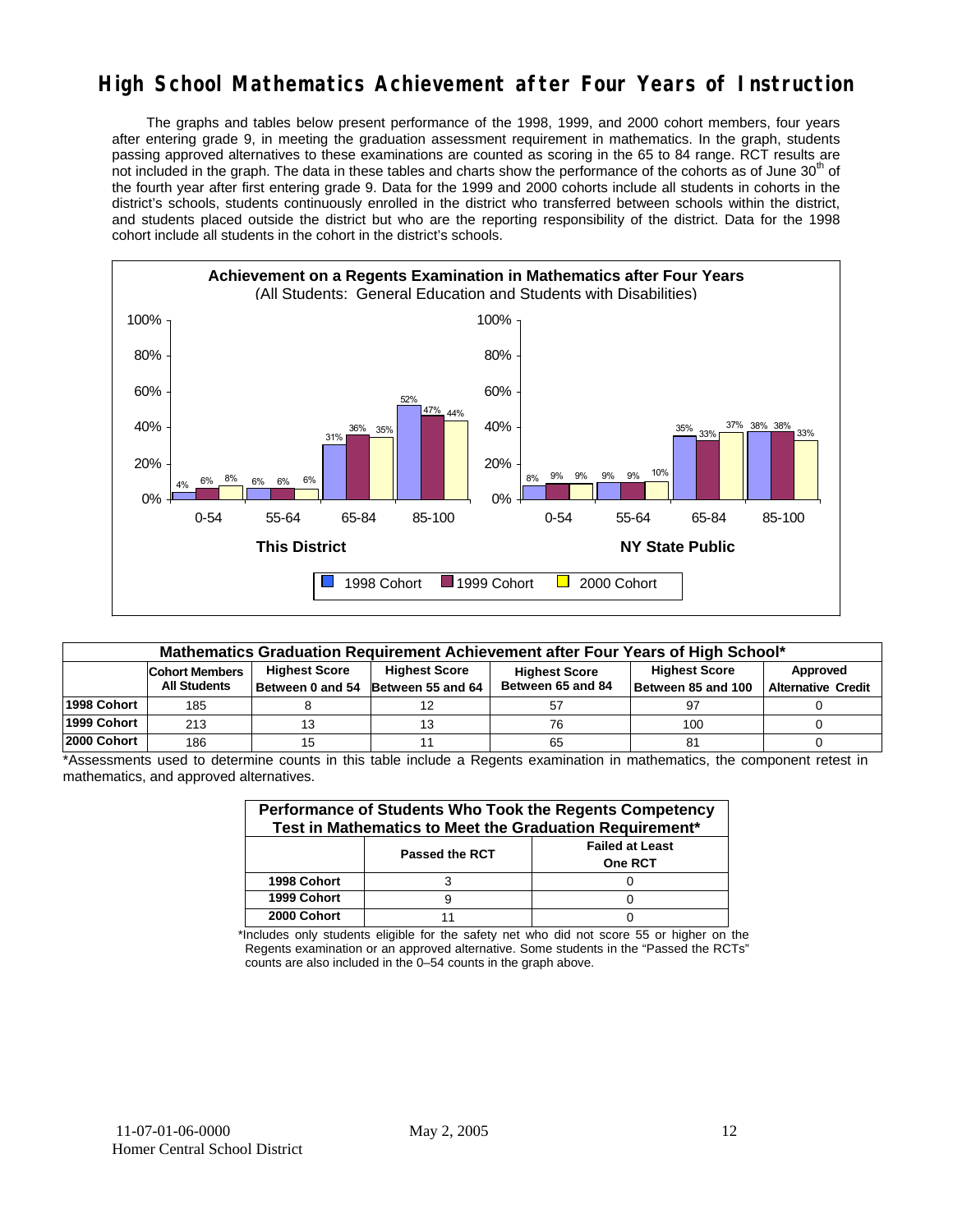## **Cohort Graduation Rates**

 Students were counted as graduates if they earned a local diploma with or without a Regents endorsement by August 31<sup>st</sup> of the fourth year after first entering grade 9. The graduation-rate cohort includes students who transferred to general education development (GED) programs. These students were not counted in the 1998 and 1999 school accountability cohort for English and mathematics.



| <b>Cohort Graduation Rates</b>          |     |                         |                                                                      |                            |  |  |  |  |
|-----------------------------------------|-----|-------------------------|----------------------------------------------------------------------|----------------------------|--|--|--|--|
| <b>Cohort</b><br>Members*<br>(b)<br>(a) |     | <b>Transfers to GED</b> | <b>Graduation Rate</b><br><b>Cohort</b><br><b>Members</b><br>$(a+b)$ | <b>Number</b><br>Graduated |  |  |  |  |
| 1998 Cohort                             | 186 |                         | 186                                                                  | 166                        |  |  |  |  |
| 1999 Cohort                             | 213 |                         | 215                                                                  | 193                        |  |  |  |  |

\*Count as of August 31<sup>st</sup> of the fourth year after first entering grade 9.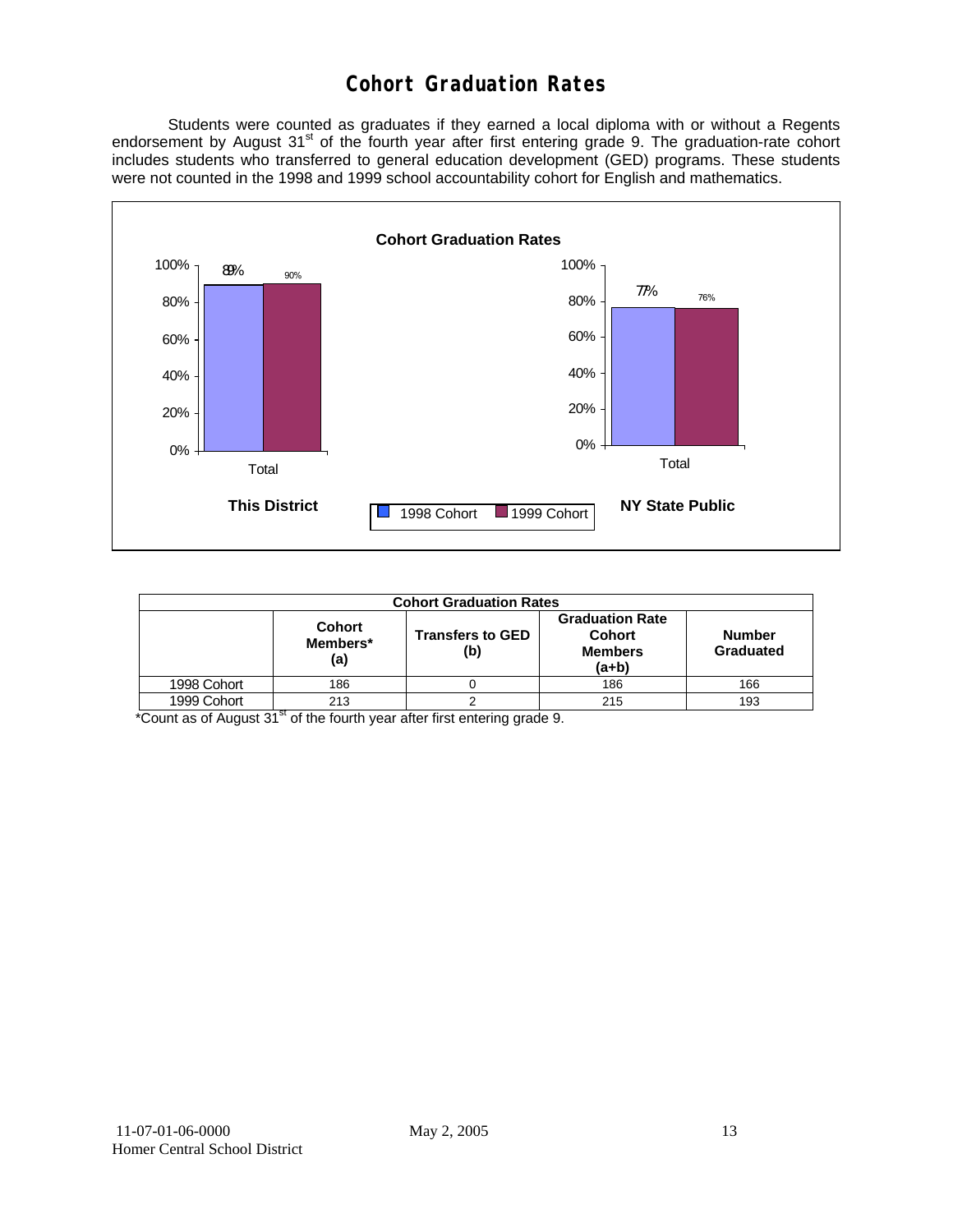# **Analysis of Student Subgroup Performance**

Historically, on State assessments the average performance of Black, Hispanic, and Native American students has been lower than that of White and Asian students. Similarly, students from lowincome families have not performed as well as those from higher income families. A high priority of the Board of Regents is to eliminate these gaps in student performance. In addition, Title I of the federal Elementary and Secondary Education Act includes explicit requirements "to ensure that students served by Title I are given the same opportunity to achieve to high standards and are held to the same high expectations as all students in each State."

This section of the district report card provides performance data for two years by racial/ethnic group, disability status, gender, English proficiency status, income level, and migrant status. The purpose of the student subgroup analyses is to determine if students who perform below the standards in any school tend to fall into particular groups, such as minority students, limited English proficient students, or economically disadvantaged students. If these analyses provide evidence that students in one of the groups achieve at a lower level than other students, the district should examine the reasons for this lower performance and make necessary changes in curriculum, instruction, and student support services to remedy these performance gaps. If your district did not report data for the 2003–04 school year for a subject and grade, a table showing data for subgroups in that subject and grade will not be included in the *Analysis*.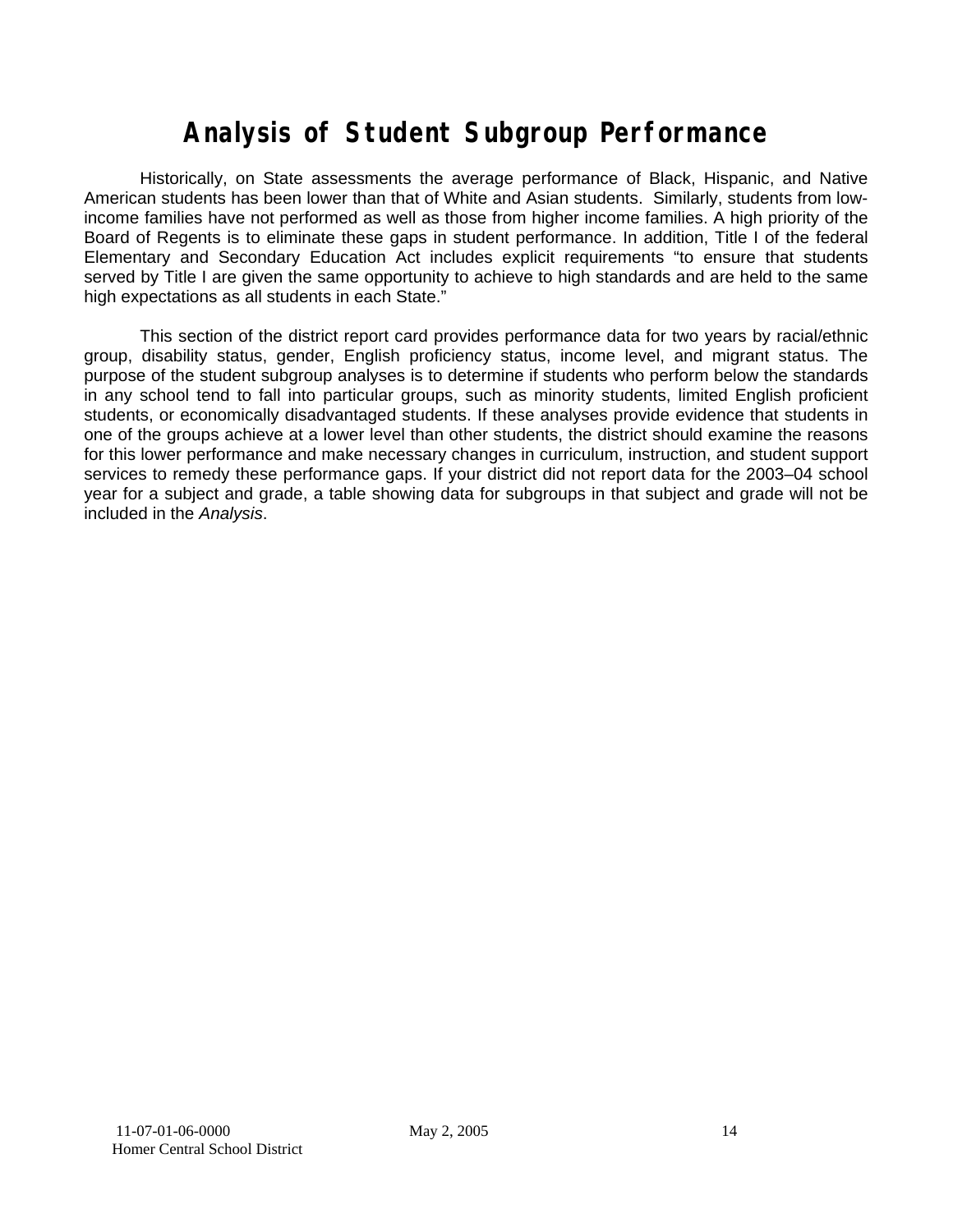## English Language Arts

|                                              |                               |             | $2002 - 03$                                                       |     | 2003-04                       |                                                                   |         |           |
|----------------------------------------------|-------------------------------|-------------|-------------------------------------------------------------------|-----|-------------------------------|-------------------------------------------------------------------|---------|-----------|
| <b>Student Subgroup</b>                      | <b>Total</b><br><b>Tested</b> |             | <b>Percentages of Tested</b><br><b>Students Scoring at Levels</b> |     | <b>Total</b><br><b>Tested</b> | <b>Percentages of Tested</b><br><b>Students Scoring at Levels</b> |         |           |
|                                              |                               | $2 - 4$     | $3 - 4$                                                           | 4   |                               | $2 - 4$                                                           | $3 - 4$ | 4         |
| <b>Results by Race/Ethnicity</b>             |                               |             |                                                                   |     |                               |                                                                   |         |           |
| American Indian/Alaskan Native               | 0                             | 0%          | 0%                                                                | 0%  | 0                             | 0%                                                                | 0%      | 0%        |
| <b>Black</b>                                 | $\overline{2}$                | s           | $\mathbf s$                                                       | s   | 0                             | 0%                                                                | 0%      | 0%        |
| Hispanic                                     | $\mathbf{1}$                  | s           | $\mathbf s$                                                       | s   | 2                             | s                                                                 | s       | s         |
| Asian or Pacific Islander                    | 0                             | 0%          | 0%                                                                | 0%  | 2                             | s                                                                 | s       | s         |
| White                                        | 169                           | s           | s                                                                 | s   | 169                           | s                                                                 | s       | ${\tt s}$ |
| Total                                        | 172                           | 91%         | 58%                                                               | 14% | 173                           | 93%                                                               | 55%     | 10%       |
| Small Group Totals (s)                       | 172                           | 91%         | 58%                                                               | 14% | 173                           | 93%                                                               | 55%     | 10%       |
| <b>Results by Disability Status</b>          |                               |             |                                                                   |     |                               |                                                                   |         |           |
| General-education students                   | 155                           | 95%         | 64%                                                               | 15% | 145                           | 98%                                                               | 62%     | 12%       |
| Students with disabilities                   | 17                            | 53%         | 6%                                                                | 0%  | 28                            | 68%                                                               | 21%     | 0%        |
| Total                                        | 172                           | 91%         | 58%                                                               | 14% | 173                           | 93%                                                               | 55%     | 10%       |
| <b>Results by Gender</b>                     |                               |             |                                                                   |     |                               |                                                                   |         |           |
| Female                                       | 79                            | 92%         | 54%                                                               | 16% | 90                            | 93%                                                               | 54%     | 11%       |
| Male                                         | 93                            | 90%         | 61%                                                               | 12% | 83                            | 93%                                                               | 57%     | 8%        |
| Total                                        | 172                           | 91%         | 58%                                                               | 14% | 173                           | 93%                                                               | 55%     | 10%       |
| <b>Results by English Proficiency Status</b> |                               |             |                                                                   |     |                               |                                                                   |         |           |
| English proficient                           | 171                           | $\mathbf S$ | ${\tt s}$                                                         | s   | 173                           | 93%                                                               | 55%     | 10%       |
| Limited English proficient                   | $\mathbf{1}$                  | s           | s                                                                 | s   | 0                             | 0%                                                                | 0%      | 0%        |
| Total                                        | 172                           | 91%         | 58%                                                               | 14% | 173                           | 93%                                                               | 55%     | 10%       |
| <b>Results by Income Level</b>               |                               |             |                                                                   |     |                               |                                                                   |         |           |
| Economically disadvantaged                   | 40                            | 75%         | 23%                                                               | 0%  | 44                            | 82%                                                               | 34%     | 2%        |
| Not disadvantaged                            | 132                           | 96%         | 69%                                                               | 18% | 129                           | 97%                                                               | 63%     | 12%       |
| Total                                        | 172                           | 91%         | 58%                                                               | 14% | 173                           | 93%                                                               | 55%     | 10%       |
| <b>Results by Migrant Status</b>             |                               |             |                                                                   |     |                               |                                                                   |         |           |
| Migrant family                               | $\mathbf 0$                   | 0%          | 0%                                                                | 0%  | $\mathbf 0$                   | 0%                                                                | 0%      | 0%        |
| Not migrant family                           | 172                           | 91%         | 58%                                                               | 14% | 173                           | 93%                                                               | 55%     | 10%       |
| Total                                        | 172                           | 91%         | 58%                                                               | 14% | 173                           | 93%                                                               | 55%     | 10%       |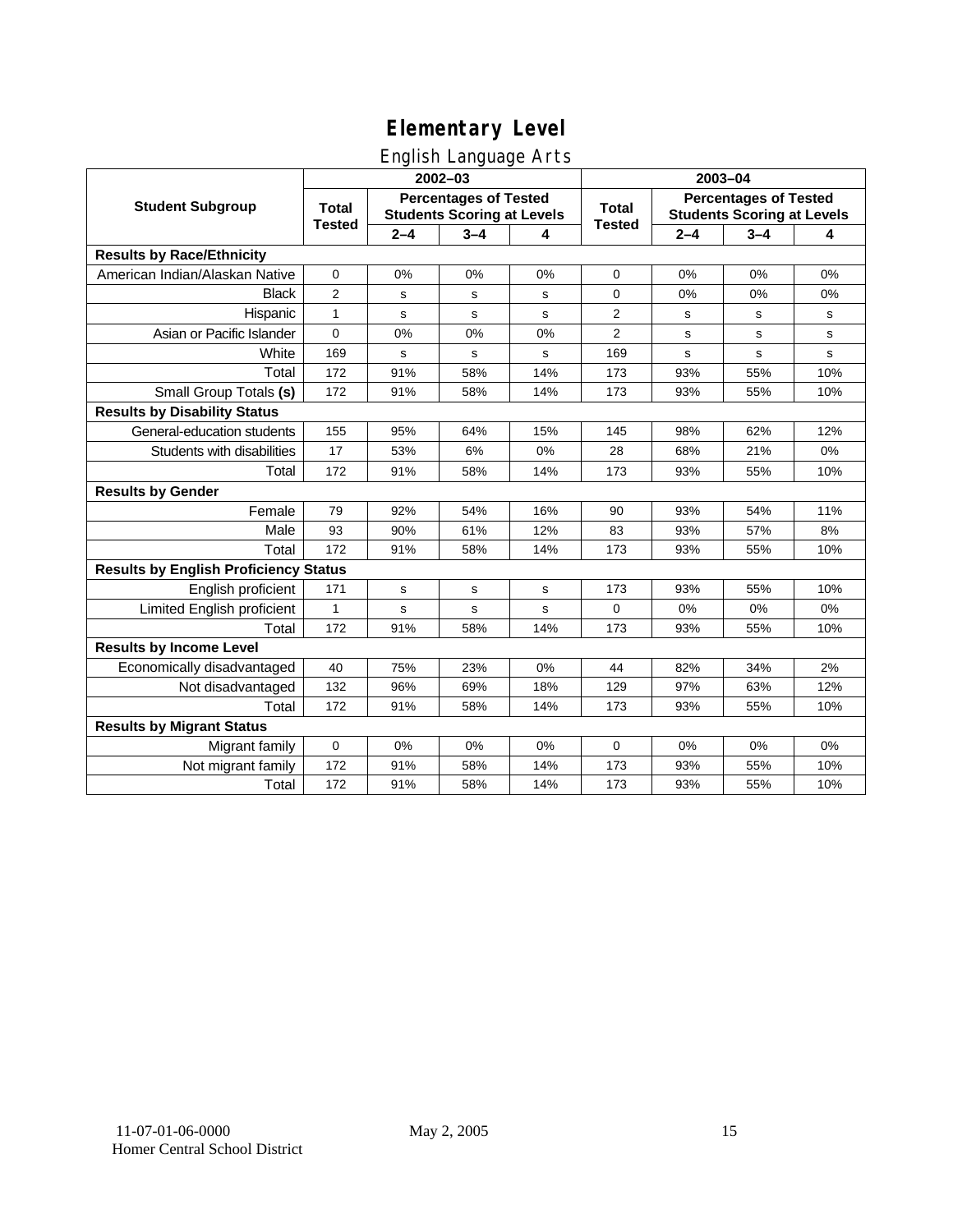#### Mathematics

|                                              |                               |             | 2002-03                                                           |     | 2003-04                       |                                                                   |         |     |
|----------------------------------------------|-------------------------------|-------------|-------------------------------------------------------------------|-----|-------------------------------|-------------------------------------------------------------------|---------|-----|
| <b>Student Subgroup</b>                      | <b>Total</b><br><b>Tested</b> |             | <b>Percentages of Tested</b><br><b>Students Scoring at Levels</b> |     | <b>Total</b><br><b>Tested</b> | <b>Percentages of Tested</b><br><b>Students Scoring at Levels</b> |         |     |
|                                              |                               | $2 - 4$     | $3 - 4$                                                           | 4   |                               | $2 - 4$                                                           | $3 - 4$ | 4   |
| <b>Results by Race/Ethnicity</b>             |                               |             |                                                                   |     |                               |                                                                   |         |     |
| American Indian/Alaskan Native               | $\mathbf{0}$                  | 0%          | 0%                                                                | 0%  | $\Omega$                      | 0%                                                                | 0%      | 0%  |
| <b>Black</b>                                 | $\overline{2}$                | s           | s                                                                 | s   | 1                             | s                                                                 | s       | s   |
| Hispanic                                     | 2                             | s           | s                                                                 | s   | $\overline{2}$                | s                                                                 | s       | s   |
| Asian or Pacific Islander                    | 1                             | s           | s                                                                 | s   | 2                             | $\mathbf s$                                                       | s       | s   |
| White                                        | 168                           | 95%         | 76%                                                               | 22% | 171                           | 98%                                                               | 75%     | 17% |
| Total                                        | 173                           | 95%         | 76%                                                               | 23% | 176                           | 98%                                                               | 76%     | 18% |
| Small Group Totals (s)                       | 5                             | 100%        | 100%                                                              | 40% | 5                             | 100%                                                              | 100%    | 60% |
| <b>Results by Disability Status</b>          |                               |             |                                                                   |     |                               |                                                                   |         |     |
| General-education students                   | 156                           | 97%         | 78%                                                               | 25% | 147                           | 99%                                                               | 78%     | 22% |
| Students with disabilities                   | 17                            | 82%         | 59%                                                               | 0%  | 29                            | 90%                                                               | 62%     | 0%  |
| Total                                        | 173                           | 95%         | 76%                                                               | 23% | 176                           | 98%                                                               | 76%     | 18% |
| <b>Results by Gender</b>                     |                               |             |                                                                   |     |                               |                                                                   |         |     |
| Female                                       | 77                            | 94%         | 71%                                                               | 16% | 92                            | 96%                                                               | 71%     | 21% |
| Male                                         | 96                            | 97%         | 80%                                                               | 28% | 84                            | 100%                                                              | 81%     | 15% |
| Total                                        | 173                           | 95%         | 76%                                                               | 23% | 176                           | 98%                                                               | 76%     | 18% |
| <b>Results by English Proficiency Status</b> |                               |             |                                                                   |     |                               |                                                                   |         |     |
| English proficient                           | 170                           | $\mathbf s$ | s                                                                 | s   | 176                           | 98%                                                               | 76%     | 18% |
| Limited English proficient                   | 3                             | s           | s                                                                 | s   | $\Omega$                      | 0%                                                                | 0%      | 0%  |
| Total                                        | 173                           | 95%         | 76%                                                               | 23% | 176                           | 98%                                                               | 76%     | 18% |
| <b>Results by Income Level</b>               |                               |             |                                                                   |     |                               |                                                                   |         |     |
| Economically disadvantaged                   | 38                            | 84%         | 55%                                                               | 11% | 44                            | 95%                                                               | 64%     | 2%  |
| Not disadvantaged                            | 135                           | 99%         | 82%                                                               | 26% | 132                           | 98%                                                               | 80%     | 23% |
| Total                                        | 173                           | 95%         | 76%                                                               | 23% | 176                           | 98%                                                               | 76%     | 18% |
| <b>Results by Migrant Status</b>             |                               |             |                                                                   |     |                               |                                                                   |         |     |
| Migrant family                               | $\mathbf 0$                   | 0%          | 0%                                                                | 0%  | $\Omega$                      | 0%                                                                | 0%      | 0%  |
| Not migrant family                           | 173                           | 95%         | 76%                                                               | 23% | 176                           | 98%                                                               | 76%     | 18% |
| Total                                        | 173                           | 95%         | 76%                                                               | 23% | 176                           | 98%                                                               | 76%     | 18% |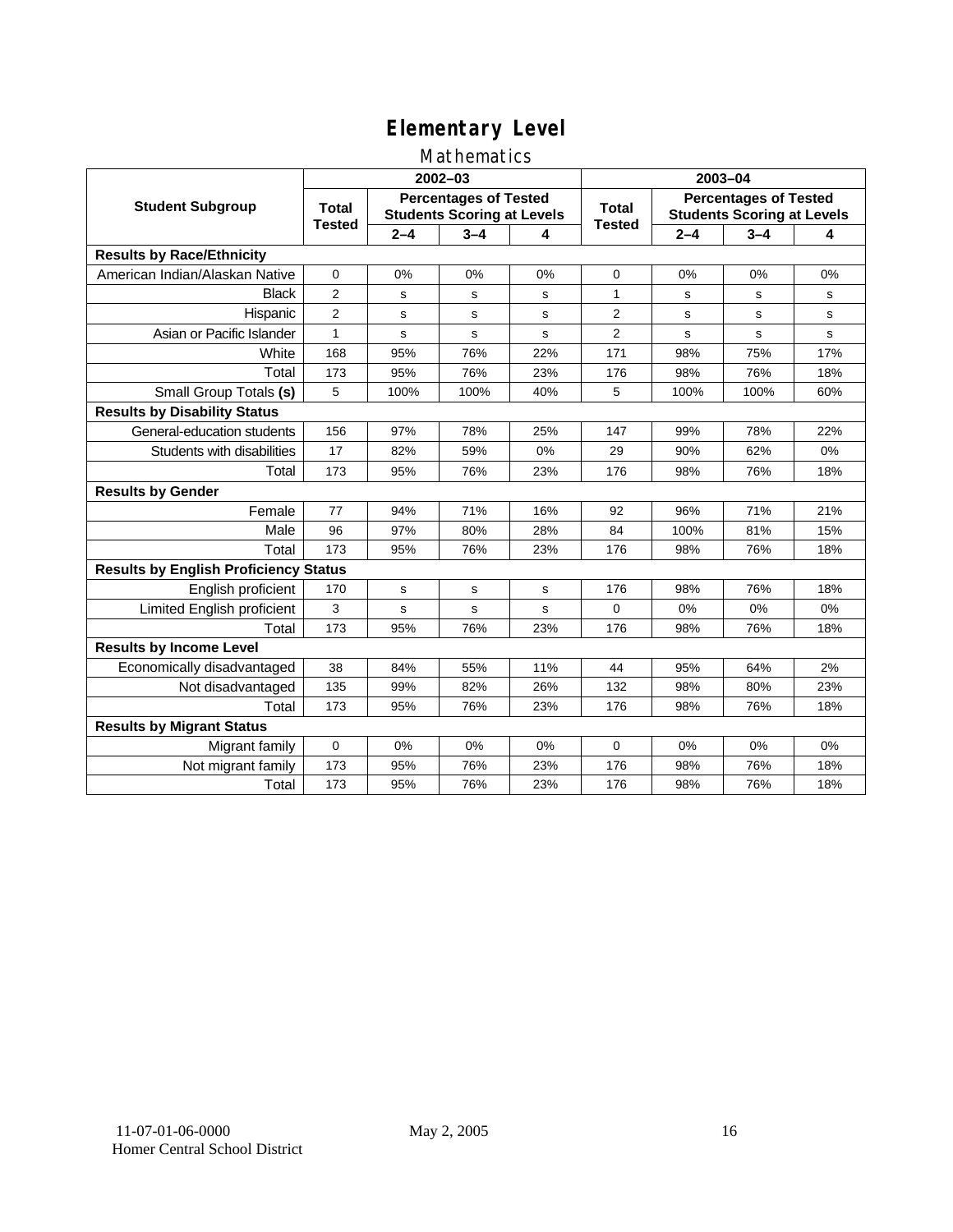#### Science\*

|                                              |                        |         | 2003-04                                                           |     |
|----------------------------------------------|------------------------|---------|-------------------------------------------------------------------|-----|
| <b>Student Subgroup</b>                      | <b>Total</b><br>Tested |         | <b>Percentages of Tested</b><br><b>Students Scoring at Levels</b> |     |
|                                              |                        | $2 - 4$ | $3 - 4$                                                           | 4   |
| <b>Results by Race/Ethnicity</b>             |                        |         |                                                                   |     |
| American Indian/Alaskan Native               | $\Omega$               | 0%      | 0%                                                                | 0%  |
| <b>Black</b>                                 | 1                      | s       | s                                                                 | s   |
| Hispanic                                     | $\overline{2}$         | s       | s                                                                 | s   |
| Asian or Pacific Islander                    | $\overline{2}$         | s       | s                                                                 | s   |
| White                                        | 170                    | 99%     | 91%                                                               | 37% |
| Total                                        | 175                    | 99%     | 91%                                                               | 37% |
| Small Group Totals (s)                       | 5                      | 100%    | 100%                                                              | 40% |
| <b>Results by Disability Status</b>          |                        |         |                                                                   |     |
| General-education students                   | 146                    | 99%     | 92%                                                               | 40% |
| Students with disabilities                   | 29                     | 100%    | 86%                                                               | 21% |
| Total                                        | 175                    | 99%     | 91%                                                               | 37% |
| <b>Results by Gender</b>                     |                        |         |                                                                   |     |
| Female                                       | 91                     | 100%    | 88%                                                               | 36% |
| Male                                         | 84                     | 99%     | 94%                                                               | 38% |
| Total                                        | 175                    | 99%     | 91%                                                               | 37% |
| <b>Results by English Proficiency Status</b> |                        |         |                                                                   |     |
| English proficient                           | 175                    | 99%     | 91%                                                               | 37% |
| Limited English proficient                   | $\Omega$               | 0%      | 0%                                                                | 0%  |
| Total                                        | 175                    | 99%     | 91%                                                               | 37% |
| <b>Results by Income Level</b>               |                        |         |                                                                   |     |
| Economically disadvantaged                   | 44                     | 98%     | 86%                                                               | 16% |
| Not disadvantaged                            | 131                    | 100%    | 92%                                                               | 44% |
| Total                                        | 175                    | 99%     | 91%                                                               | 37% |
| <b>Results by Migrant Status</b>             |                        |         |                                                                   |     |
| Migrant family                               | $\mathbf 0$            | 0%      | 0%                                                                | 0%  |
| Not migrant family                           | 175                    | 99%     | 91%                                                               | 37% |
| Total                                        | 175                    | 99%     | 91%                                                               | 37% |

\*Only one year of data is shown because a new assessment in elementary-level science was administered for the first time in 2003–04.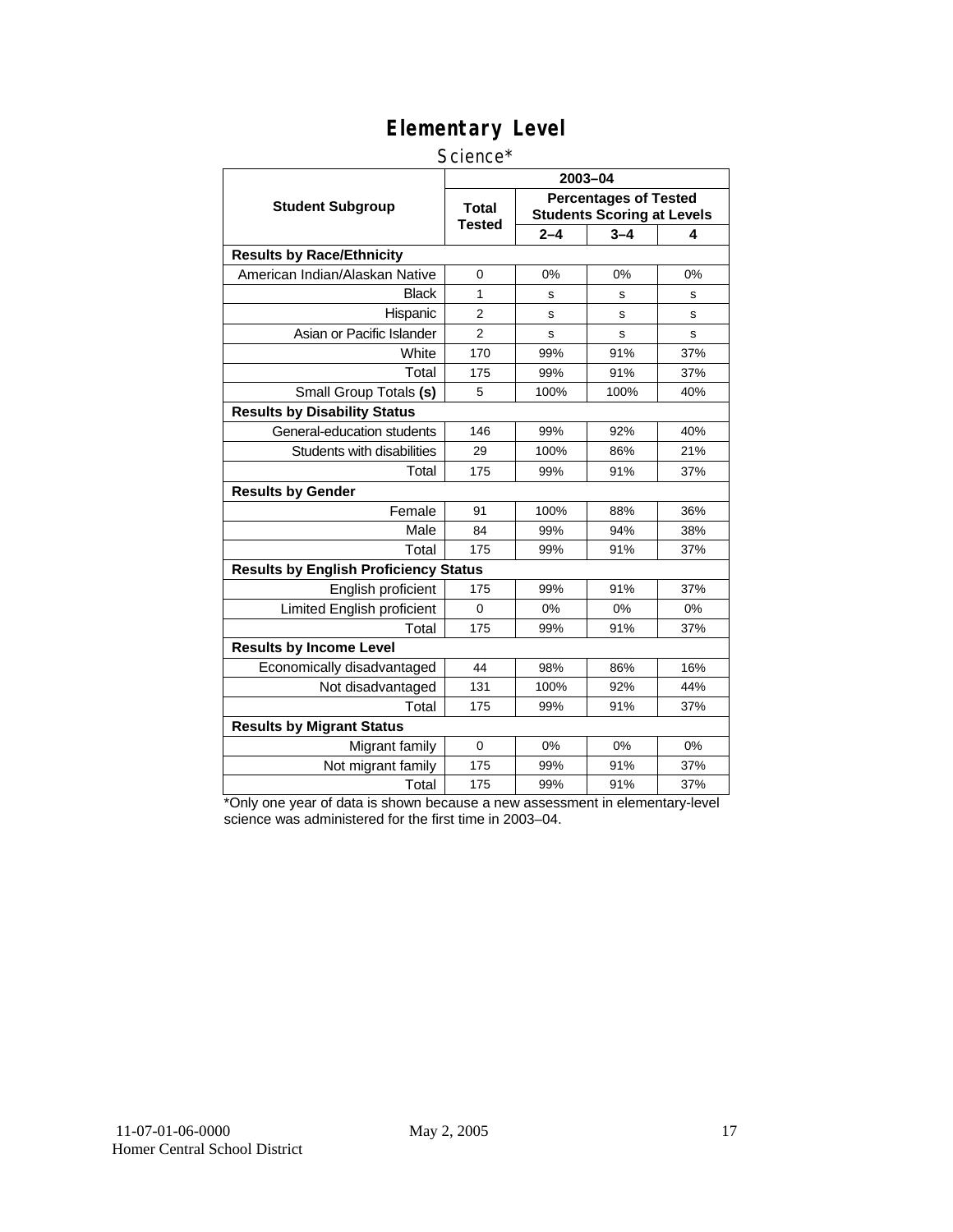## English Language Arts

|                                              |               |         | ັ<br>2002-03                                                      |     |               | 2003-04                                                           |             |              |  |
|----------------------------------------------|---------------|---------|-------------------------------------------------------------------|-----|---------------|-------------------------------------------------------------------|-------------|--------------|--|
| <b>Student Subgroup</b>                      | <b>Total</b>  |         | <b>Percentages of Tested</b><br><b>Students Scoring at Levels</b> |     | Total         | <b>Percentages of Tested</b><br><b>Students Scoring at Levels</b> |             |              |  |
|                                              | <b>Tested</b> | $2 - 4$ | $3 - 4$                                                           | 4   | <b>Tested</b> | $2 - 4$                                                           | $3 - 4$     | 4            |  |
| <b>Results by Race/Ethnicity</b>             |               |         |                                                                   |     |               |                                                                   |             |              |  |
| American Indian/Alaskan Native               | 0             | 0%      | 0%                                                                | 0%  | $\mathbf{1}$  | s                                                                 | $\mathbf s$ | s            |  |
| <b>Black</b>                                 | 0             | 0%      | 0%                                                                | 0%  | 0             | 0%                                                                | 0%          | 0%           |  |
| Hispanic                                     | 0             | 0%      | 0%                                                                | 0%  | 2             | s                                                                 | s           | s            |  |
| Asian or Pacific Islander                    | 0             | 0%      | 0%                                                                | 0%  | 5             | s                                                                 | s           | $\mathbf{s}$ |  |
| White                                        | 198           | 87%     | 40%                                                               | 8%  | 199           | 94%                                                               | 51%         | 8%           |  |
| Total                                        | 198           | 87%     | 40%                                                               | 8%  | 207           | 95%                                                               | 52%         | 9%           |  |
| Small Group Totals (s)                       | $\mathbf 0$   | 0%      | 0%                                                                | 0%  | 8             | 100%                                                              | 75%         | 25%          |  |
| <b>Results by Disability Status</b>          |               |         |                                                                   |     |               |                                                                   |             |              |  |
| General-education students                   | 166           | 95%     | 48%                                                               | 9%  | 184           | 98%                                                               | 58%         | 10%          |  |
| Students with disabilities                   | 32            | 44%     | 3%                                                                | 0%  | 23            | 65%                                                               | 4%          | $0\%$        |  |
| Total                                        | 198           | 87%     | 40%                                                               | 8%  | 207           | 95%                                                               | 52%         | 9%           |  |
| <b>Results by Gender</b>                     |               |         |                                                                   |     |               |                                                                   |             |              |  |
| Female                                       | 97            | 87%     | 44%                                                               | 12% | 105           | 98%                                                               | 58%         | 13%          |  |
| Male                                         | 101           | 87%     | 37%                                                               | 3%  | 102           | 91%                                                               | 46%         | 4%           |  |
| Total                                        | 198           | 87%     | 40%                                                               | 8%  | 207           | 95%                                                               | 52%         | 9%           |  |
| <b>Results by English Proficiency Status</b> |               |         |                                                                   |     |               |                                                                   |             |              |  |
| English proficient                           | 198           | 87%     | 40%                                                               | 8%  | 207           | 95%                                                               | 52%         | 9%           |  |
| Limited English proficient                   | 0             | 0%      | 0%                                                                | 0%  | 0             | 0%                                                                | 0%          | 0%           |  |
| Total                                        | 198           | 87%     | 40%                                                               | 8%  | 207           | 95%                                                               | 52%         | 9%           |  |
| <b>Results by Income Level</b>               |               |         |                                                                   |     |               |                                                                   |             |              |  |
| Economically disadvantaged                   | 38            | 76%     | 26%                                                               | 0%  | 30            | 80%                                                               | 20%         | 0%           |  |
| Not disadvantaged                            | 160           | 89%     | 44%                                                               | 9%  | 177           | 97%                                                               | 58%         | 10%          |  |
| Total                                        | 198           | 87%     | 40%                                                               | 8%  | 207           | 95%                                                               | 52%         | 9%           |  |
| <b>Results by Migrant Status</b>             |               |         |                                                                   |     |               |                                                                   |             |              |  |
| Migrant family                               | $\mathbf 0$   | 0%      | 0%                                                                | 0%  | 0             | 0%                                                                | 0%          | 0%           |  |
| Not migrant family                           | 198           | 87%     | 40%                                                               | 8%  | 207           | 95%                                                               | 52%         | 9%           |  |
| Total                                        | 198           | 87%     | 40%                                                               | 8%  | 207           | 95%                                                               | 52%         | 9%           |  |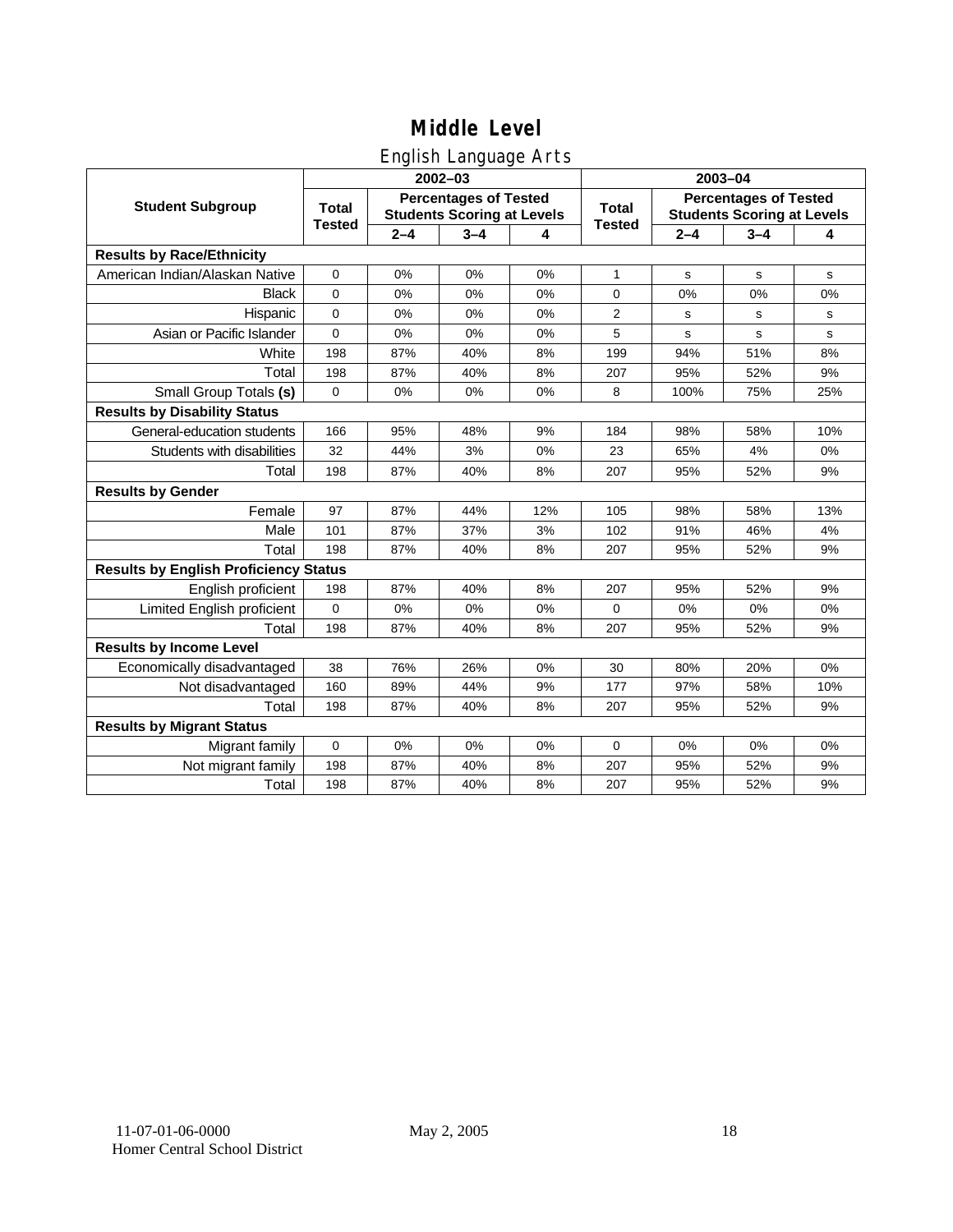## Mathematics

|                                              |               |         | 2002-03                                                           |     |                               | 2003-04                                                           |         |     |  |
|----------------------------------------------|---------------|---------|-------------------------------------------------------------------|-----|-------------------------------|-------------------------------------------------------------------|---------|-----|--|
| <b>Student Subgroup</b>                      | <b>Total</b>  |         | <b>Percentages of Tested</b><br><b>Students Scoring at Levels</b> |     | <b>Total</b><br><b>Tested</b> | <b>Percentages of Tested</b><br><b>Students Scoring at Levels</b> |         |     |  |
|                                              | <b>Tested</b> | $2 - 4$ | $3 - 4$                                                           | 4   |                               | $2 - 4$                                                           | $3 - 4$ | 4   |  |
| <b>Results by Race/Ethnicity</b>             |               |         |                                                                   |     |                               |                                                                   |         |     |  |
| American Indian/Alaskan Native               | $\mathbf 0$   | 0%      | 0%                                                                | 0%  | $\mathbf{1}$                  | s                                                                 | s       | s   |  |
| <b>Black</b>                                 | $\Omega$      | 0%      | 0%                                                                | 0%  | $\Omega$                      | 0%                                                                | 0%      | 0%  |  |
| Hispanic                                     | $\Omega$      | 0%      | 0%                                                                | 0%  | $\overline{2}$                | s                                                                 | s       | s   |  |
| Asian or Pacific Islander                    | 0             | 0%      | 0%                                                                | 0%  | 4                             | $\mathbf s$                                                       | s       | s   |  |
| White                                        | 198           | 86%     | 47%                                                               | 10% | 196                           | 96%                                                               | 66%     | 12% |  |
| Total                                        | 198           | 86%     | 47%                                                               | 10% | 203                           | 96%                                                               | 67%     | 13% |  |
| Small Group Totals (s)                       | $\mathbf 0$   | 0%      | 0%                                                                | 0%  | $\overline{7}$                | 100%                                                              | 86%     | 29% |  |
| <b>Results by Disability Status</b>          |               |         |                                                                   |     |                               |                                                                   |         |     |  |
| General-education students                   | 166           | 96%     | 53%                                                               | 12% | 182                           | 99%                                                               | 74%     | 14% |  |
| Students with disabilities                   | 32            | 34%     | 16%                                                               | 0%  | 21                            | 71%                                                               | 10%     | 0%  |  |
| Total                                        | 198           | 86%     | 47%                                                               | 10% | 203                           | 96%                                                               | 67%     | 13% |  |
| <b>Results by Gender</b>                     |               |         |                                                                   |     |                               |                                                                   |         |     |  |
| Female                                       | 97            | 86%     | 43%                                                               | 12% | 102                           | 99%                                                               | 72%     | 13% |  |
| Male                                         | 101           | 86%     | 50%                                                               | 8%  | 101                           | 93%                                                               | 62%     | 13% |  |
| Total                                        | 198           | 86%     | 47%                                                               | 10% | 203                           | 96%                                                               | 67%     | 13% |  |
| <b>Results by English Proficiency Status</b> |               |         |                                                                   |     |                               |                                                                   |         |     |  |
| English proficient                           | 198           | 86%     | 47%                                                               | 10% | 203                           | 96%                                                               | 67%     | 13% |  |
| Limited English proficient                   | $\mathbf 0$   | 0%      | 0%                                                                | 0%  | $\Omega$                      | 0%                                                                | 0%      | 0%  |  |
| Total                                        | 198           | 86%     | 47%                                                               | 10% | 203                           | 96%                                                               | 67%     | 13% |  |
| <b>Results by Income Level</b>               |               |         |                                                                   |     |                               |                                                                   |         |     |  |
| Economically disadvantaged                   | 38            | 76%     | 42%                                                               | 0%  | 25                            | 84%                                                               | 52%     | 0%  |  |
| Not disadvantaged                            | 160           | 88%     | 48%                                                               | 13% | 178                           | 98%                                                               | 69%     | 15% |  |
| Total                                        | 198           | 86%     | 47%                                                               | 10% | 203                           | 96%                                                               | 67%     | 13% |  |
| <b>Results by Migrant Status</b>             |               |         |                                                                   |     |                               |                                                                   |         |     |  |
| Migrant family                               | $\mathbf 0$   | 0%      | 0%                                                                | 0%  | $\Omega$                      | 0%                                                                | 0%      | 0%  |  |
| Not migrant family                           | 198           | 86%     | 47%                                                               | 10% | 203                           | 96%                                                               | 67%     | 13% |  |
| Total                                        | 198           | 86%     | 47%                                                               | 10% | 203                           | 96%                                                               | 67%     | 13% |  |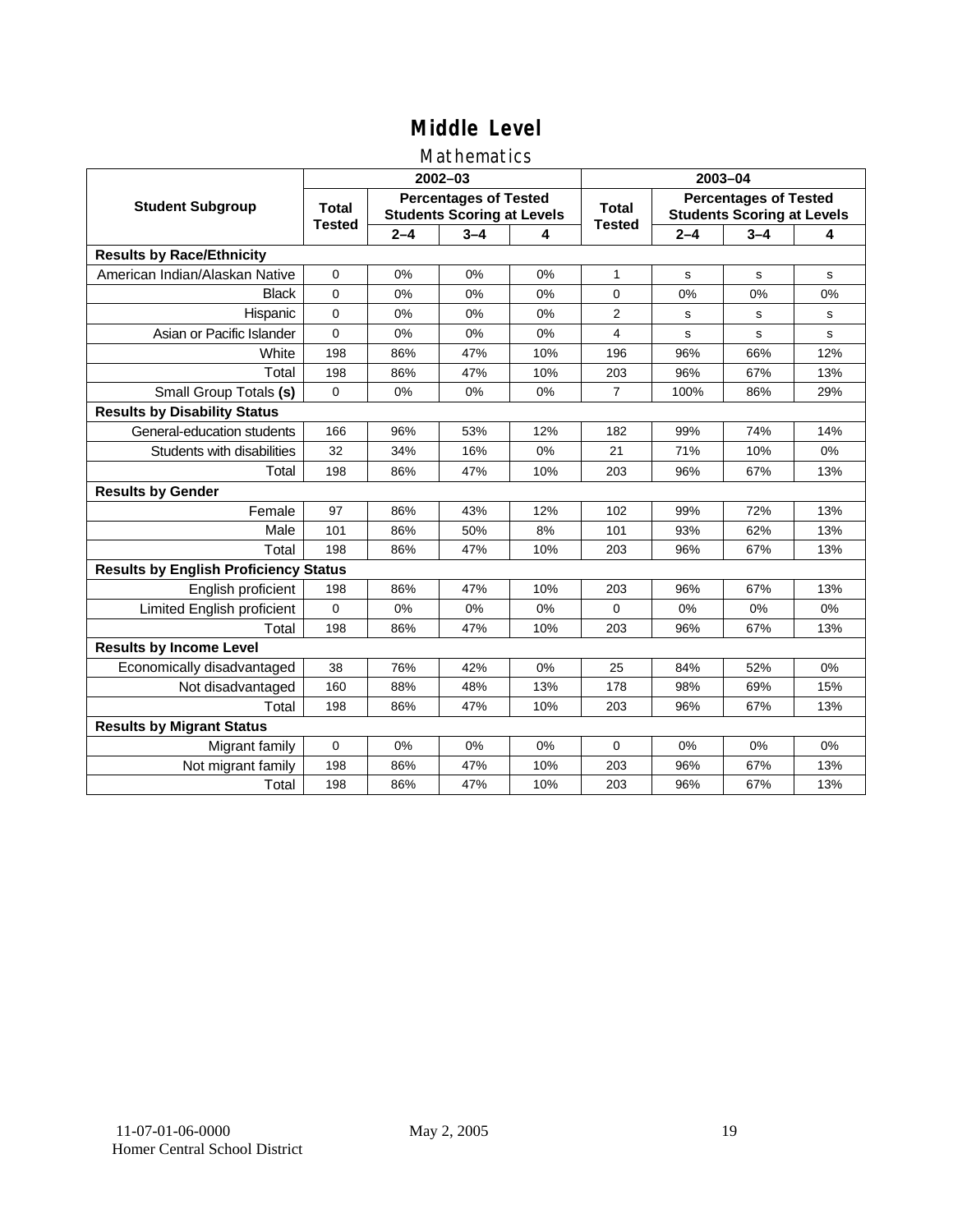#### **Science**

|                                              |                               |         | 2002-03                                                           |       | 2003-04                       |                                                                   |         |     |
|----------------------------------------------|-------------------------------|---------|-------------------------------------------------------------------|-------|-------------------------------|-------------------------------------------------------------------|---------|-----|
| <b>Student Subgroup</b>                      | <b>Total</b><br><b>Tested</b> |         | <b>Percentages of Tested</b><br><b>Students Scoring at Levels</b> |       | <b>Total</b><br><b>Tested</b> | <b>Percentages of Tested</b><br><b>Students Scoring at Levels</b> |         |     |
|                                              |                               | $2 - 4$ | $3 - 4$                                                           | 4     |                               | $2 - 4$                                                           | $3 - 4$ | 4   |
| <b>Results by Race/Ethnicity</b>             |                               |         |                                                                   |       |                               |                                                                   |         |     |
| American Indian/Alaskan Native               | 0                             | 0%      | 0%                                                                | 0%    | 1                             | s                                                                 | s       | s   |
| <b>Black</b>                                 | $\mathbf 0$                   | 0%      | 0%                                                                | 0%    | 0                             | 0%                                                                | 0%      | 0%  |
| Hispanic                                     | $\Omega$                      | $0\%$   | $0\%$                                                             | $0\%$ | 2                             | s                                                                 | s       | s   |
| Asian or Pacific Islander                    | 0                             | 0%      | 0%                                                                | 0%    | 4                             | s                                                                 | s       | s   |
| White                                        | 180                           | 100%    | 94%                                                               | 48%   | 192                           | 100%                                                              | 95%     | 52% |
| Total                                        | 180                           | 100%    | 94%                                                               | 48%   | 199                           | 100%                                                              | 95%     | 53% |
| Small Group Totals (s)                       | $\mathbf 0$                   | 0%      | $0\%$                                                             | 0%    | 7                             | 100%                                                              | 86%     | 71% |
| <b>Results by Disability Status</b>          |                               |         |                                                                   |       |                               |                                                                   |         |     |
| General-education students                   | 159                           | 100%    | 96%                                                               | 52%   | 180                           | 100%                                                              | 97%     | 58% |
| Students with disabilities                   | $\overline{21}$               | 100%    | 86%                                                               | 24%   | 19                            | 100%                                                              | 79%     | 5%  |
| Total                                        | 180                           | 100%    | 94%                                                               | 48%   | 199                           | 100%                                                              | 95%     | 53% |
| <b>Results by Gender</b>                     |                               |         |                                                                   |       |                               |                                                                   |         |     |
| Female                                       | 85                            | 100%    | 93%                                                               | 41%   | 102                           | 100%                                                              | 96%     | 54% |
| Male                                         | 95                            | 100%    | 96%                                                               | 55%   | 97                            | 100%                                                              | 94%     | 52% |
| Total                                        | 180                           | 100%    | 94%                                                               | 48%   | 199                           | 100%                                                              | 95%     | 53% |
| <b>Results by English Proficiency Status</b> |                               |         |                                                                   |       |                               |                                                                   |         |     |
| English proficient                           | 180                           | 100%    | 94%                                                               | 48%   | 199                           | 100%                                                              | 95%     | 53% |
| <b>Limited English proficient</b>            | $\Omega$                      | $0\%$   | 0%                                                                | $0\%$ | 0                             | 0%                                                                | 0%      | 0%  |
| Total                                        | 180                           | 100%    | 94%                                                               | 48%   | 199                           | 100%                                                              | 95%     | 53% |
| <b>Results by Income Level</b>               |                               |         |                                                                   |       |                               |                                                                   |         |     |
| Economically disadvantaged                   | 33                            | 100%    | 91%                                                               | 39%   | 25                            | 100%                                                              | 80%     | 24% |
| Not disadvantaged                            | 147                           | 100%    | 95%                                                               | 50%   | 174                           | 100%                                                              | 97%     | 57% |
| Total                                        | 180                           | 100%    | 94%                                                               | 48%   | 199                           | 100%                                                              | 95%     | 53% |
| <b>Results by Migrant Status</b>             |                               |         |                                                                   |       |                               |                                                                   |         |     |
| Migrant family                               | $\mathbf 0$                   | 0%      | 0%                                                                | 0%    | 0                             | 0%                                                                | 0%      | 0%  |
| Not migrant family                           | 180                           | 100%    | 94%                                                               | 48%   | 199                           | 100%                                                              | 95%     | 53% |
| Total                                        | 180                           | 100%    | 94%                                                               | 48%   | 199                           | 100%                                                              | 95%     | 53% |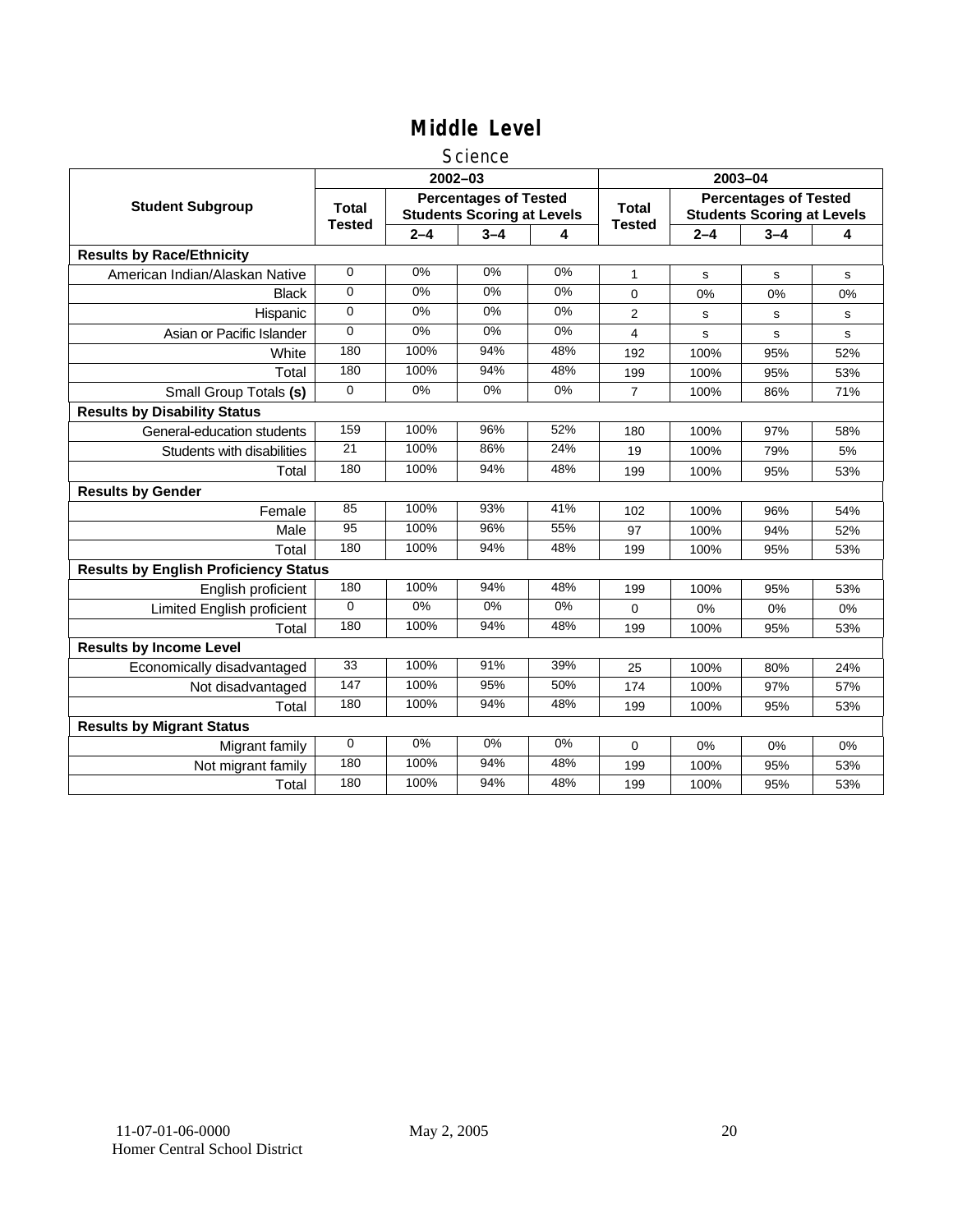## **1999 and 2000 High School Cohorts**

General-education students who first entered ninth grade in 1999 or 2000 must score 55 or higher on Regents English and mathematics examinations to graduate. During the phase-in of the Regents examination graduation requirements, all students (with district board of education approval) may qualify for a local diploma by earning a score of 55–64 on the required Regents examinations; a score of 65 or higher is required for a Regents diploma. Students with disabilities and certain students with a Section 504 Accomodation Plan may qualify for a local diploma by passing Regents competency tests. The data in these tables show the performance of the cohorts as of June 30<sup>th</sup> of the fourth year after first entering grade 9.

#### **Performance on the English Assessment Requirement for Graduation**

|                                              | 1999 Cohort                  |                          |               |                                  |                           | 2000 Cohort              |                |                                  |                   |                          |  |
|----------------------------------------------|------------------------------|--------------------------|---------------|----------------------------------|---------------------------|--------------------------|----------------|----------------------------------|-------------------|--------------------------|--|
| <b>Student Subgroup</b>                      |                              | <b>Count of Students</b> |               | <b>Percent</b><br><b>Meeting</b> |                           | <b>Count of Students</b> |                | <b>Percent</b><br><b>Meeting</b> |                   |                          |  |
|                                              | <b>Students</b><br>in Cohort | by Score                 |               |                                  | <b>Students</b>           | by Score                 |                |                                  |                   |                          |  |
|                                              |                              | <b>Regents</b>           |               | Pass-                            | Gradu-                    | in                       | <b>Regents</b> |                                  | Pass-             | Gradua-                  |  |
|                                              |                              | $55 -$<br>64             | $65 -$<br>100 | ed<br><b>RCTs</b>                | ation<br>Require-<br>ment | <b>Cohort</b>            | $55 -$<br>64   | $65 -$<br>100                    | ed<br><b>RCTs</b> | tion<br>Require-<br>ment |  |
| <b>Results by Race/Ethnicity</b>             |                              |                          |               |                                  |                           |                          |                |                                  |                   |                          |  |
| American Indian/Alaskan Native               | 0                            | 0                        | 0             | $\mathbf 0$                      | 0%                        | 0                        | 0              | 0                                | $\mathbf 0$       | 0%                       |  |
| <b>Black</b>                                 | $\mathbf{1}$                 | s                        | s             | ${\tt s}$                        | s                         | 4                        | s              | s                                | s                 | s                        |  |
| Hispanic                                     | $\mathbf 0$                  | 0                        | $\Omega$      | $\overline{0}$                   | 0%                        | 3                        | s              | s                                | s                 | s                        |  |
| Asian or Pacific Islander                    | $\mathbf{1}$                 | s                        | $\mathbf s$   | $\mathbf s$                      | s                         | 0                        | $\mathbf 0$    | $\Omega$                         | $\mathbf 0$       | 0%                       |  |
| White                                        | 211                          | s                        | s             | $\mathbf s$                      | s                         | 179                      | 11             | 148                              | 4                 | 91%                      |  |
| Total                                        | 213                          | 5                        | 195           | $\mathbf 0$                      | 94%                       | 186                      | 11             | 155                              | 4                 | 91%                      |  |
| Small Group Totals (s)                       | 213                          | 5                        | 195           | $\Omega$                         | 94%                       | $\overline{7}$           | $\Omega$       | $\overline{7}$                   | $\Omega$          | 100%                     |  |
| <b>Results by Disability Status</b>          |                              |                          |               |                                  |                           |                          |                |                                  |                   |                          |  |
| General-education students                   | 194                          | $\overline{2}$           | 184           | 0                                | 96%                       | 151                      | 3              | 142                              | 0                 | 96%                      |  |
| Students with disabilities                   | 19                           | 3                        | 11            | $\mathbf 0$                      | 74%                       | 35                       | 8              | 13                               | 4                 | 71%                      |  |
| Total                                        | 213                          | 5                        | 195           | 0                                | 94%                       | 186                      | 11             | 155                              | 4                 | 91%                      |  |
| <b>Results by Gender</b>                     |                              |                          |               |                                  |                           |                          |                |                                  |                   |                          |  |
| Female                                       | 117                          | $\mathbf{1}$             | 111           | $\mathbf 0$                      | 96%                       | 86                       | 3              | 76                               | $\overline{2}$    | 94%                      |  |
| Male                                         | 96                           | $\overline{4}$           | 84            | $\Omega$                         | 92%                       | 100                      | 8              | 79                               | $\overline{2}$    | 89%                      |  |
| Total                                        | 213                          | 5                        | 195           | $\Omega$                         | 94%                       | 186                      | 11             | 155                              | 4                 | 91%                      |  |
| <b>Results by English Proficiency Status</b> |                              |                          |               |                                  |                           |                          |                |                                  |                   |                          |  |
| English proficient                           | 213                          | 5                        | 195           | $\mathbf 0$                      | 94%                       | 186                      | 11             | 155                              | 4                 | 91%                      |  |
| Limited English proficient                   | $\mathbf 0$                  | 0                        | 0             | 0                                | 0%                        | 0                        | 0              | 0                                | 0                 | 0%                       |  |
| Total                                        | 213                          | 5                        | 195           | $\Omega$                         | 94%                       | 186                      | 11             | 155                              | 4                 | 91%                      |  |
| <b>Results by Income Level</b>               |                              |                          |               |                                  |                           |                          |                |                                  |                   |                          |  |
| Economically disadvantaged                   | 14                           | 0                        | 9             | $\mathbf 0$                      | 64%                       | 11                       | $\mathbf{1}$   | 4                                | 1                 | 55%                      |  |
| Not disadvantaged                            | 199                          | 5                        | 186           | 0                                | 96%                       | 175                      | 10             | 151                              | 3                 | 94%                      |  |
| Total                                        | 213                          | 5                        | 195           | $\Omega$                         | 94%                       | 186                      | 11             | 155                              | 4                 | 91%                      |  |
| <b>Results by Migrant Status</b>             |                              |                          |               |                                  |                           |                          |                |                                  |                   |                          |  |
| Migrant family                               | $\mathbf 0$                  | 0                        | 0             | $\mathbf 0$                      | 0%                        | $\Omega$                 | $\mathbf 0$    | 0                                | 0                 | 0%                       |  |
| Not migrant family                           | 213                          | 5                        | 195           | $\mathbf 0$                      | 94%                       | 186                      | 11             | 155                              | 4                 | 91%                      |  |
| Total                                        | 213                          | 5                        | 195           | $\Omega$                         | 94%                       | 186                      | 11             | 155                              | 4                 | 91%                      |  |

#### **after Four Years of High School**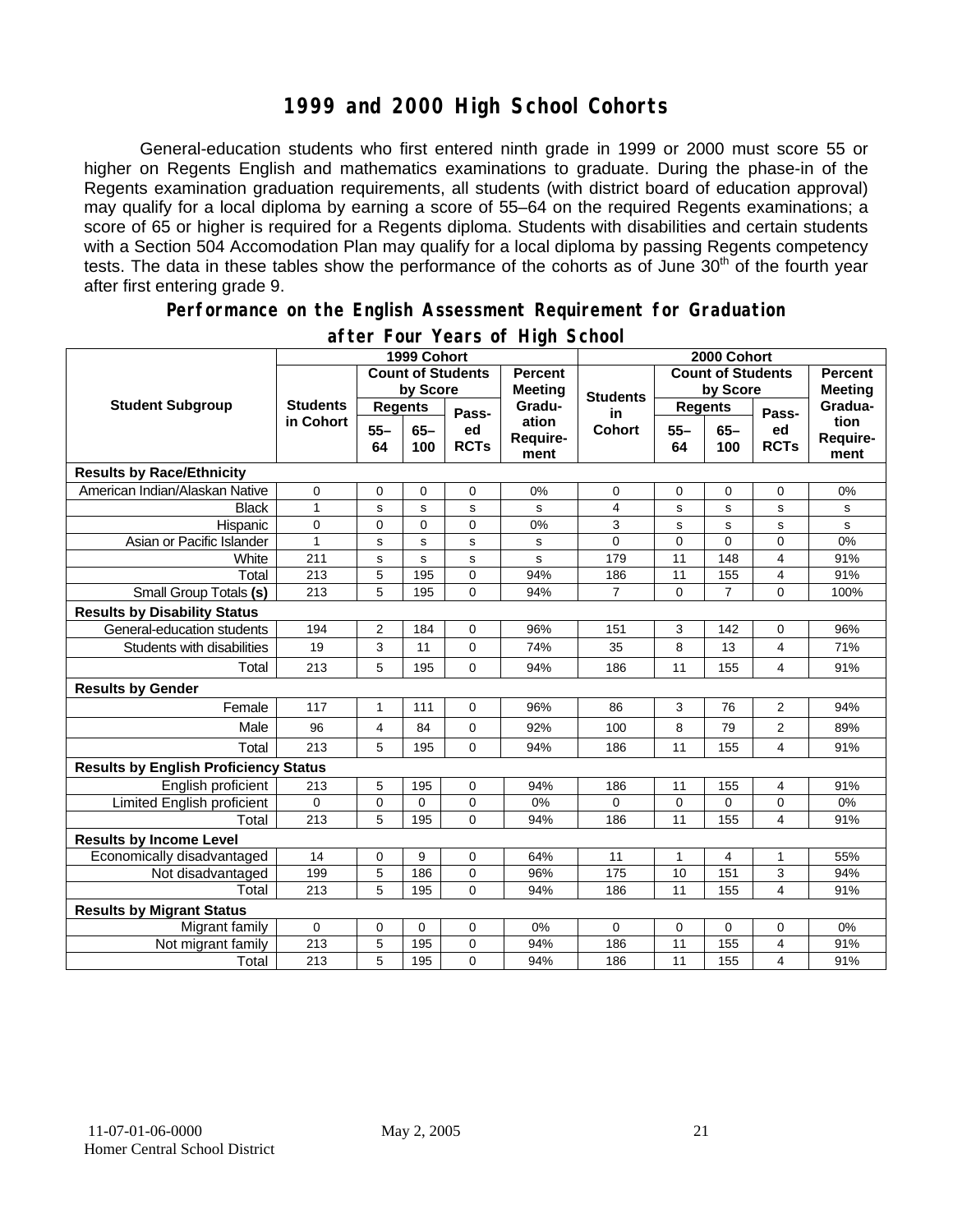#### **for Graduation after Four Years of High School 1999 Cohort Count of Students by Score Count of Students by Score** Student Subgroup Students **Busicial Students** Regents **Regents Student Students Regents in Cohort 55– 64 65– 100 Passed RCTs Percent Meeting Graduation Requirement Students in Cohort 55– 64 65– 100 Passed RCTs Percent Meeting Graduation Requirement Results by Race/Ethnicity**  American Indian/Alaskan Native 0 0 0 0 0% 0 0 0 0 0% Black 1 s s s s 4 s s s s Hispanic | 0 | 0 | 0 | 0 | 0% | 3 | s | s | s | s Asian or Pacific Islander 1 s s s s 0 0 0 0 0% White | 211 | s | s | s | s | 179 | 10 | 141 | 11 | 91% Total 213 | 13 | 176 | 9 | 93% | 186 | 11 | 146 | 11 | 90% Small Group Totals **(s)** 213 13 176 9 93% 7 1 5 0 86% **Results by Disability Status**  General-education students 194 11 172 0 94% 151 7 136 0 95% Students with disabilities | 19 | 2 | 4 | 9 | 79% | 35 | 4 | 10 | 11 | 71% Total 213 | 13 | 176 | 9 | 93% | 186 | 11 | 146 | 11 | 90% **Results by Gender**  Female | 117 | 8 | 101 | 1 | 94% | 86 | 5 | 71 | 3 | 92% Male | 96 | 5 | 75 | 8 | 92% | 100 | 6 | 75 | 8 | 89% Total 213 | 13 | 176 | 9 | 93% | 186 | 11 | 146 | 11 | 90% **Results by English Proficiency Status**  English proficient 213 13 176 9 93% 186 11 146 11 90% Limited English proficient 0 0 0 0 0% 0 0 0 0 0% Total | 213 | 13 | 176 | 9 | 93% | 186 | 11 | 146 | 11 | 90% **Results by Income Level**  Economically disadvantaged 14 0 9 1 71% 11 1 4 0 45% Not disadvantaged 199 13 167 8 94% 175 10 142 11 93% Total | 213 | 13 | 176 | 9 | 93% | 186 | 11 | 146 | 11 | 90% **Results by Migrant Status**  Migrant family 0 0 0 0 0% 0 0 0 0 0% Not migrant family 213 13 176 9 93% 186 11 146 11 90%

Total | 213 | 13 | 176 | 9 | 93% | 186 | 11 | 146 | 11 | 90%

# **Performance on the Mathematics Assessment Requirement**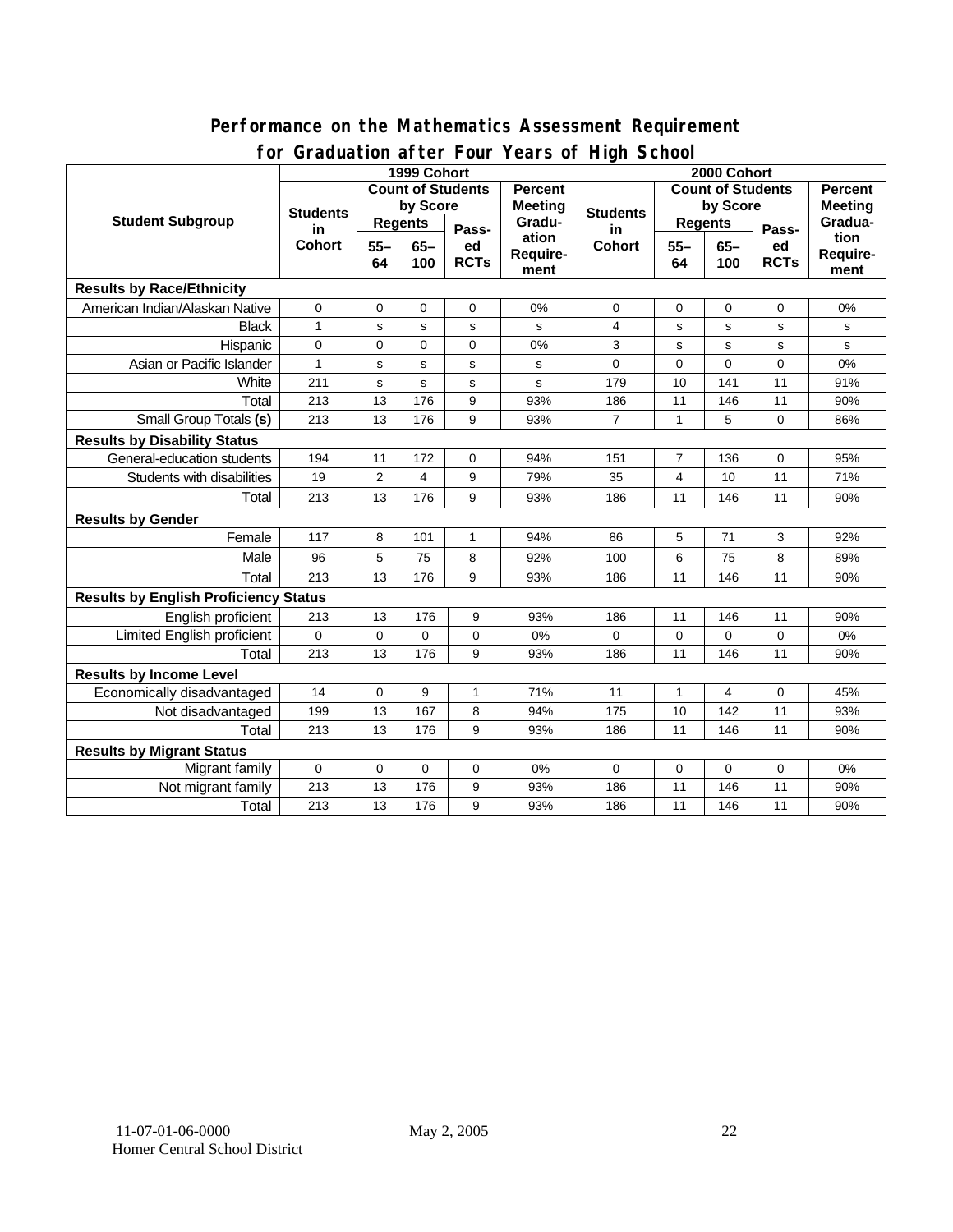## **Cohort Graduation Rates**

Students were counted as graduates if they earned a local diploma with or without a Regents endorsement by August 31<sup>st</sup> of the fourth year after first entering grade 9. The graduation-rate cohort includes students who transferred to general education development (GED) programs. These students were not counted in the district accountability cohort for English and mathematics.

|                                              |                                         | 1998 Cohort as of  | 1999 Cohort as of<br>August 31, 2003    |                    |  |  |  |  |  |
|----------------------------------------------|-----------------------------------------|--------------------|-----------------------------------------|--------------------|--|--|--|--|--|
|                                              | <b>August 31, 2002</b>                  |                    |                                         |                    |  |  |  |  |  |
| <b>Student Subgroup</b>                      | <b>Graduation</b><br><b>Rate Cohort</b> | Graduation<br>Rate | <b>Graduation</b><br><b>Rate Cohort</b> | Graduation<br>Rate |  |  |  |  |  |
| <b>Results by Race/Ethnicity</b>             |                                         |                    |                                         |                    |  |  |  |  |  |
| American Indian/Alaskan Native               | 0                                       | 0%                 | $\mathbf 0$                             | 0%                 |  |  |  |  |  |
| <b>Black</b>                                 | $\Omega$                                | 0%                 | $\overline{2}$                          | s                  |  |  |  |  |  |
| Hispanic                                     | $\mathbf 0$                             | 0%                 | $\mathbf 0$                             | 0%                 |  |  |  |  |  |
| Asian or Pacific Islander                    | 1                                       | s                  | 1                                       | s                  |  |  |  |  |  |
| White                                        | 185                                     | s                  | 212                                     | s                  |  |  |  |  |  |
| Total                                        | 186                                     | 89%                | 215                                     | 90%                |  |  |  |  |  |
| Small Group Totals (s)                       | 186                                     | 89%                | 215                                     | 90%                |  |  |  |  |  |
| <b>Results by Disability Status</b>          |                                         |                    |                                         |                    |  |  |  |  |  |
| General-education students                   | 164                                     | 92%                | 196                                     | 91%                |  |  |  |  |  |
| Students with disabilities                   | 22                                      | 68%                | 19                                      | 74%                |  |  |  |  |  |
| Total                                        | 186                                     | 89%                | 215                                     | 90%                |  |  |  |  |  |
| <b>Results by Gender</b>                     |                                         |                    |                                         |                    |  |  |  |  |  |
| Female                                       | 98                                      | 94%                | 117                                     | 93%                |  |  |  |  |  |
| Male                                         | 88                                      | 84%                | 98                                      | 86%                |  |  |  |  |  |
| Total                                        | 186                                     | 89%                | 215                                     | 90%                |  |  |  |  |  |
| <b>Results by English Proficiency Status</b> |                                         |                    |                                         |                    |  |  |  |  |  |
| English proficient                           | 186                                     | 89%                | 215                                     | 90%                |  |  |  |  |  |
| Limited English proficient                   | $\Omega$                                | 0%                 | $\Omega$                                | 0%                 |  |  |  |  |  |
| Total                                        | 186                                     | 89%                | 215                                     | 90%                |  |  |  |  |  |
| <b>Results by Income Level</b>               |                                         |                    |                                         |                    |  |  |  |  |  |
| Economically disadvantaged                   | 12                                      | 92%                | 15                                      | 67%                |  |  |  |  |  |
| Not disadvantaged                            | 174                                     | 89%                | 200                                     | 92%                |  |  |  |  |  |
| Total                                        | 186                                     | 89%                | 215                                     | 90%                |  |  |  |  |  |
| <b>Results by Migrant Status</b>             |                                         |                    |                                         |                    |  |  |  |  |  |
| Migrant family                               | $\mathbf 0$                             | 0%                 | $\Omega$                                | 0%                 |  |  |  |  |  |
| Not migrant family                           | 186                                     | 89%                | 215                                     | 90%                |  |  |  |  |  |
| Total                                        | 186                                     | 89%                | 215                                     | 90%                |  |  |  |  |  |